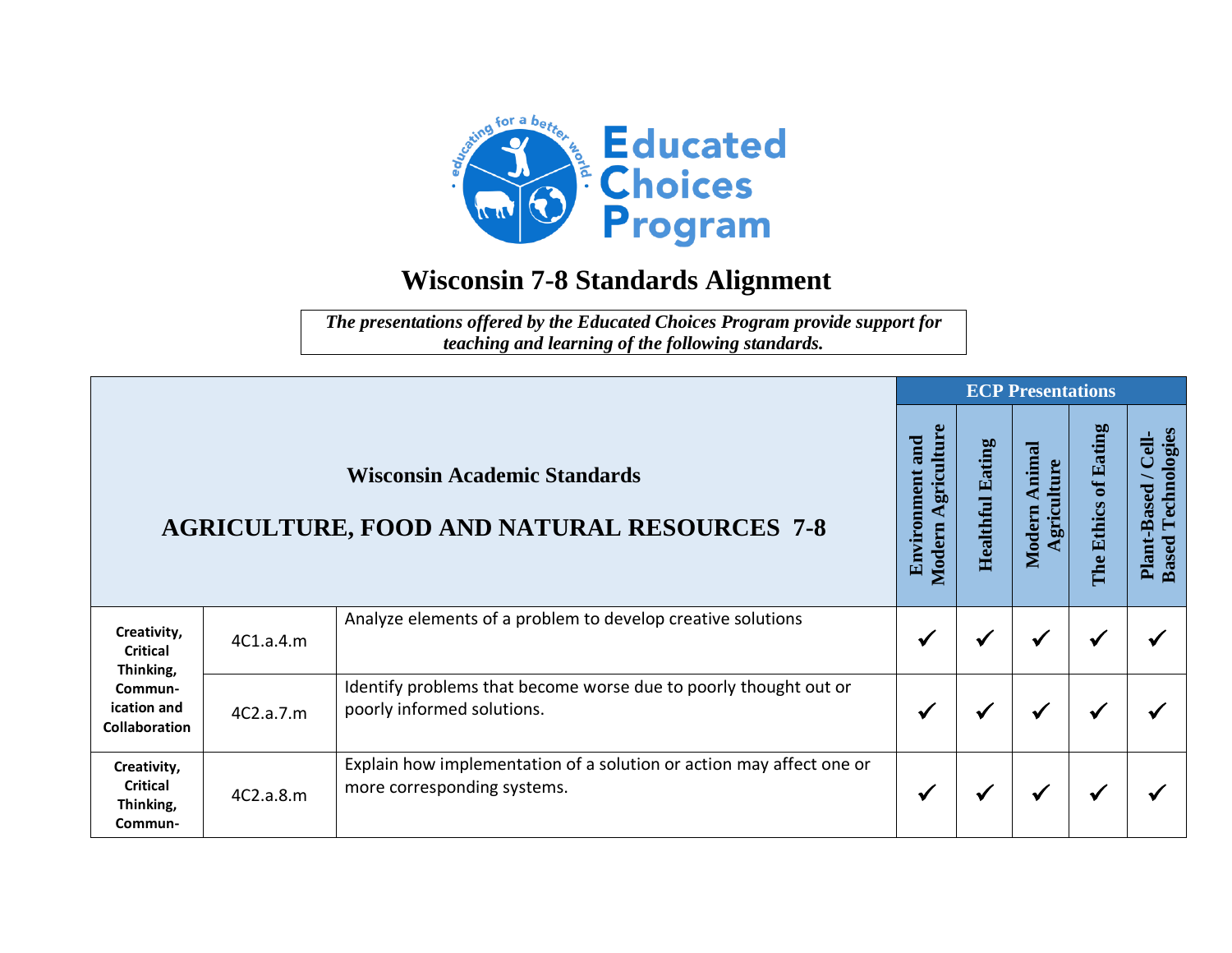| ication and<br><b>Collaboration</b>                | 4C2.b.4.m  | Analyze a problem to determine how it relates to existing knowledge.                                                                                    |              |   |              |   |  |
|----------------------------------------------------|------------|---------------------------------------------------------------------------------------------------------------------------------------------------------|--------------|---|--------------|---|--|
| Career<br><b>Development</b>                       | CD1.d.3.m  | Evaluate the positive and negative implications of personal decisions.                                                                                  |              |   |              |   |  |
| Environment,<br><b>Health and</b><br><b>Safety</b> | EHS1.a.6.m | Compare ways in which social, ecological and economic systems have<br>been managed.                                                                     |              | √ | $\checkmark$ |   |  |
| Environment,                                       | EHS1.a.7.m | Analyze the impact of personal choices regarding natural and human-<br>built systems on future actions.                                                 |              |   |              |   |  |
|                                                    | EHS1.a.8.m | Evaluate the advantages and disadvantages of short-term and long-<br>term solutions and the impacts on social, ecological and economic<br>environments. |              | ₩ | ✔            | ₩ |  |
| <b>Health and</b><br><b>Safety</b>                 | EHS1.b.3.m | Evaluate consequences of a variety of approaches on social, ecological<br>and environmental systems.                                                    |              | ✔ |              |   |  |
|                                                    | EHS1.c.6.m | Develop a plan for personal contribution toward improving or<br>maintaining some part of the social, economic or ecological system.                     |              | √ | $\checkmark$ | √ |  |
| Animal<br><b>Systems</b>                           | AS1.a.4.m  | Define major components of the animal industry.                                                                                                         |              |   | √            |   |  |
| Animal<br><b>Systems</b>                           | AS8.a.2.m  | Evaluate the effects of animal agriculture on the environment.                                                                                          | $\checkmark$ |   |              | ₩ |  |
| <b>Biotech-</b><br>nology<br><b>Systems</b>        | BT2.f.12.m | Explain the consequences of agricultural practices on wild populations.                                                                                 | ✔            |   |              |   |  |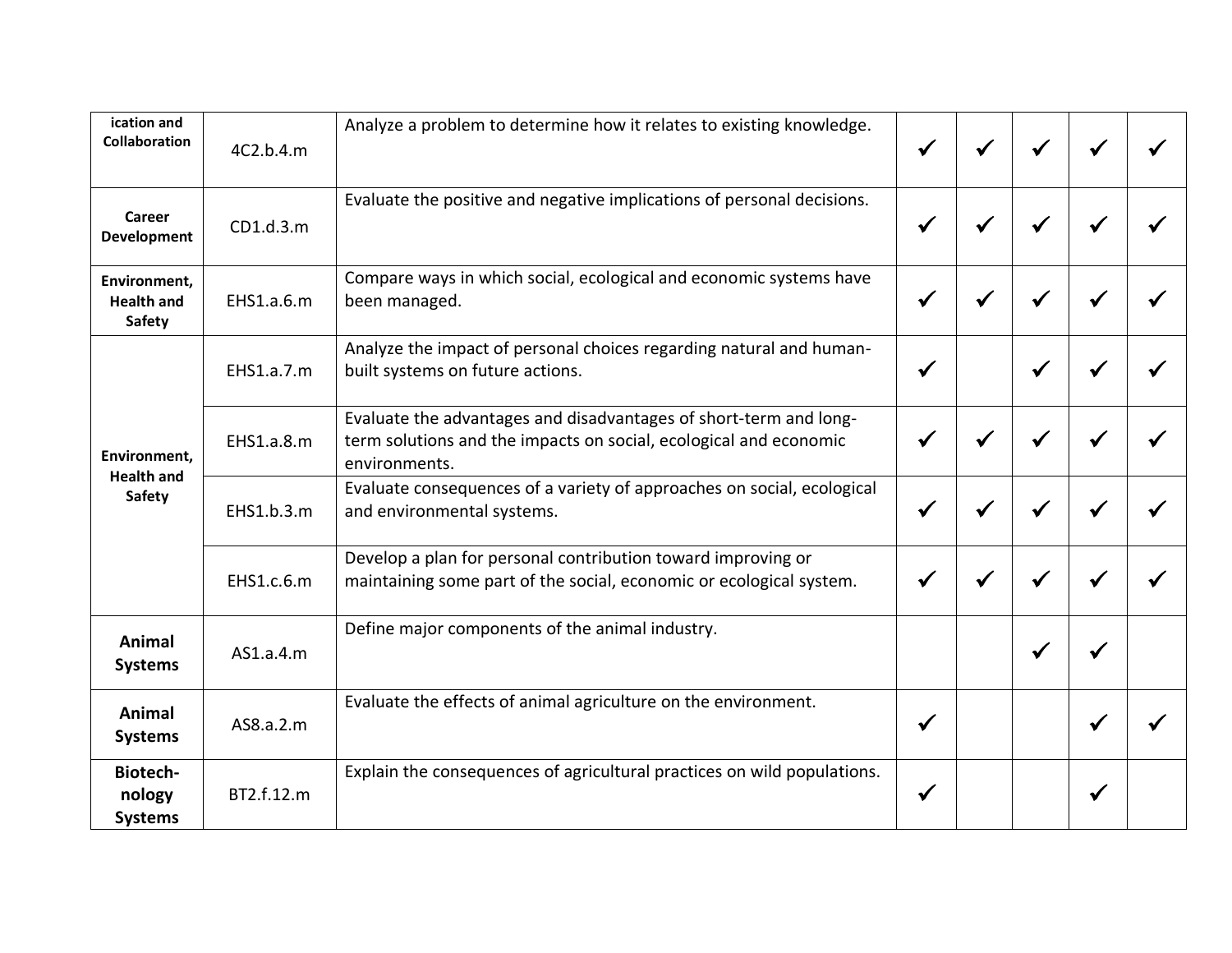| Food<br>Production<br>and<br>Processing | FPP3.a.10.m | Design a daily food guide for a healthful diet.               |                         | $\mathbf{v}$ |  |  |
|-----------------------------------------|-------------|---------------------------------------------------------------|-------------------------|--------------|--|--|
| <b>Environ-</b><br>mental               | ESS2.c.7.m  | Describe the world's water supplies and discuss water uses.   | $\overline{\mathbf{u}}$ |              |  |  |
| <b>Service</b><br><b>Systems</b>        | ESS3.a.4.m  | Describe ways in which pollution can be managed and prevented | ₩                       |              |  |  |

**ECP Presentations**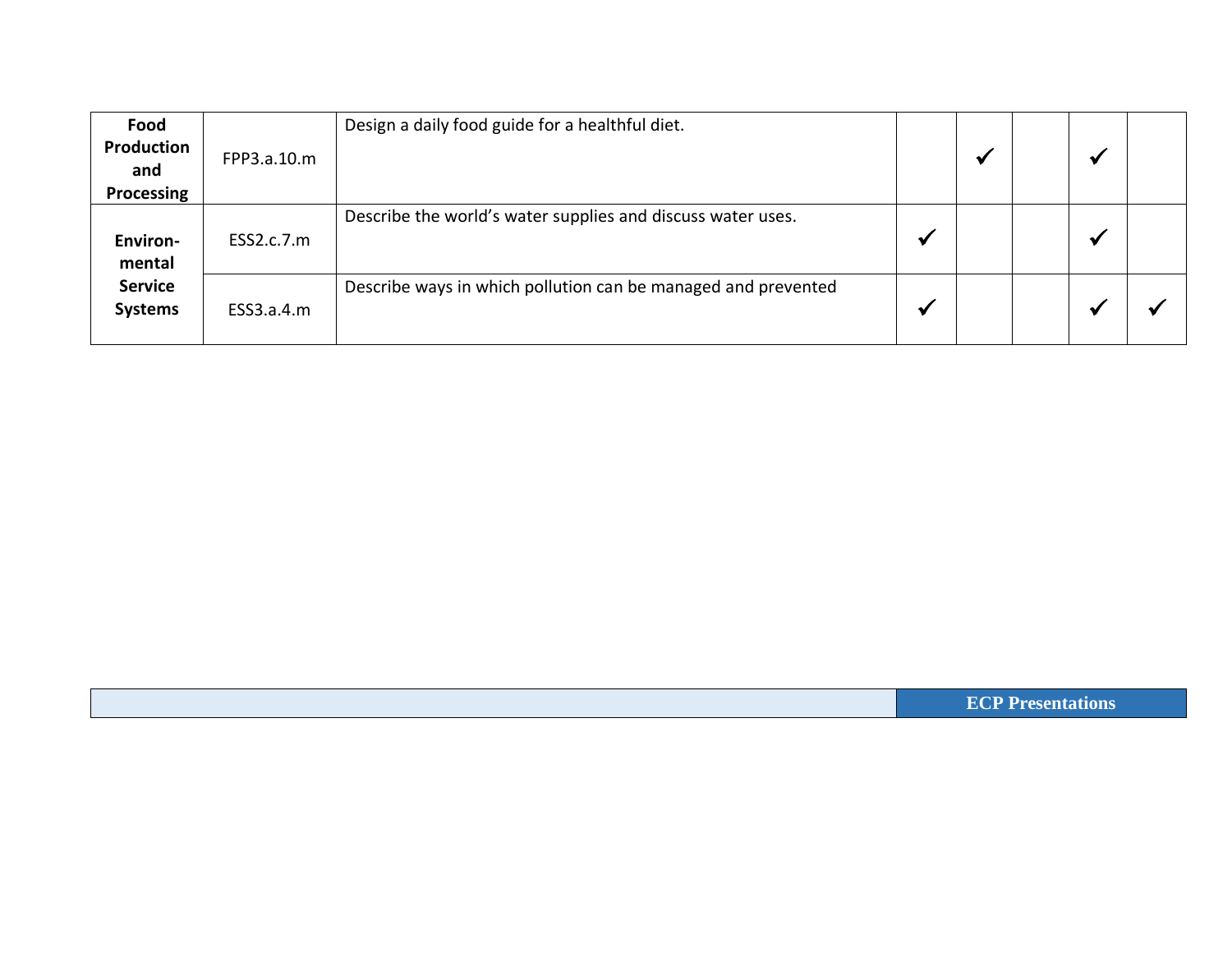|                                                                         |        | <b>Wisconsin Academic Standards</b><br><b>COMPREHENSIVE HEALTH 7-8</b>                                                                                                                                                                                                                                                                                                                     | Modern Agriculture<br><b>Environment and</b> | <b>Healthful Eating</b> | Modern Animal<br>Agriculture | The Ethics of Eating | <b>Based Technologies</b><br>Plant-Based / Cell |
|-------------------------------------------------------------------------|--------|--------------------------------------------------------------------------------------------------------------------------------------------------------------------------------------------------------------------------------------------------------------------------------------------------------------------------------------------------------------------------------------------|----------------------------------------------|-------------------------|------------------------------|----------------------|-------------------------------------------------|
| <b>Standard 1:</b>                                                      | 1:3:A1 | Describe specific behaviors that can reduce or prevent injuries and<br>communicable or chronic diseases. These may include but are not<br>limited to: refraining from alcohol, tobacco, and other drug use;<br>engaging in physical activity; demonstrating healthy eating; sexual<br>behaviors; applying social behaviors to prevent or reduce violence;<br>safety and related behaviors. |                                              | ✔                       |                              |                      |                                                 |
| <b>Health</b><br>Promotion<br>and Disease                               | 1:3:A2 | Describe the negative consequences of engaging in unhealthy<br>behaviors.                                                                                                                                                                                                                                                                                                                  |                                              | $\checkmark$            |                              | √                    |                                                 |
| Prevention                                                              | 1:3:A4 | Describe how physical and social environments can affect personal<br>health.                                                                                                                                                                                                                                                                                                               | $\checkmark$                                 |                         |                              |                      |                                                 |
|                                                                         | 1:3:B1 | Analyze the relationships between healthy behaviors and personal<br>health.                                                                                                                                                                                                                                                                                                                |                                              | ✔                       |                              | ✔                    |                                                 |
| <b>Standard 2:</b><br>Influence on<br><b>Health</b><br><b>Behaviors</b> | 2:3:A1 | Examine how external and internal factors can influence health<br>behaviors.                                                                                                                                                                                                                                                                                                               |                                              | $\checkmark$            |                              | $\checkmark$         |                                                 |
|                                                                         | 2:3:A3 | Examine how one's family, culture, and peers influence one's own<br>personal health behaviors.                                                                                                                                                                                                                                                                                             | √                                            |                         |                              |                      |                                                 |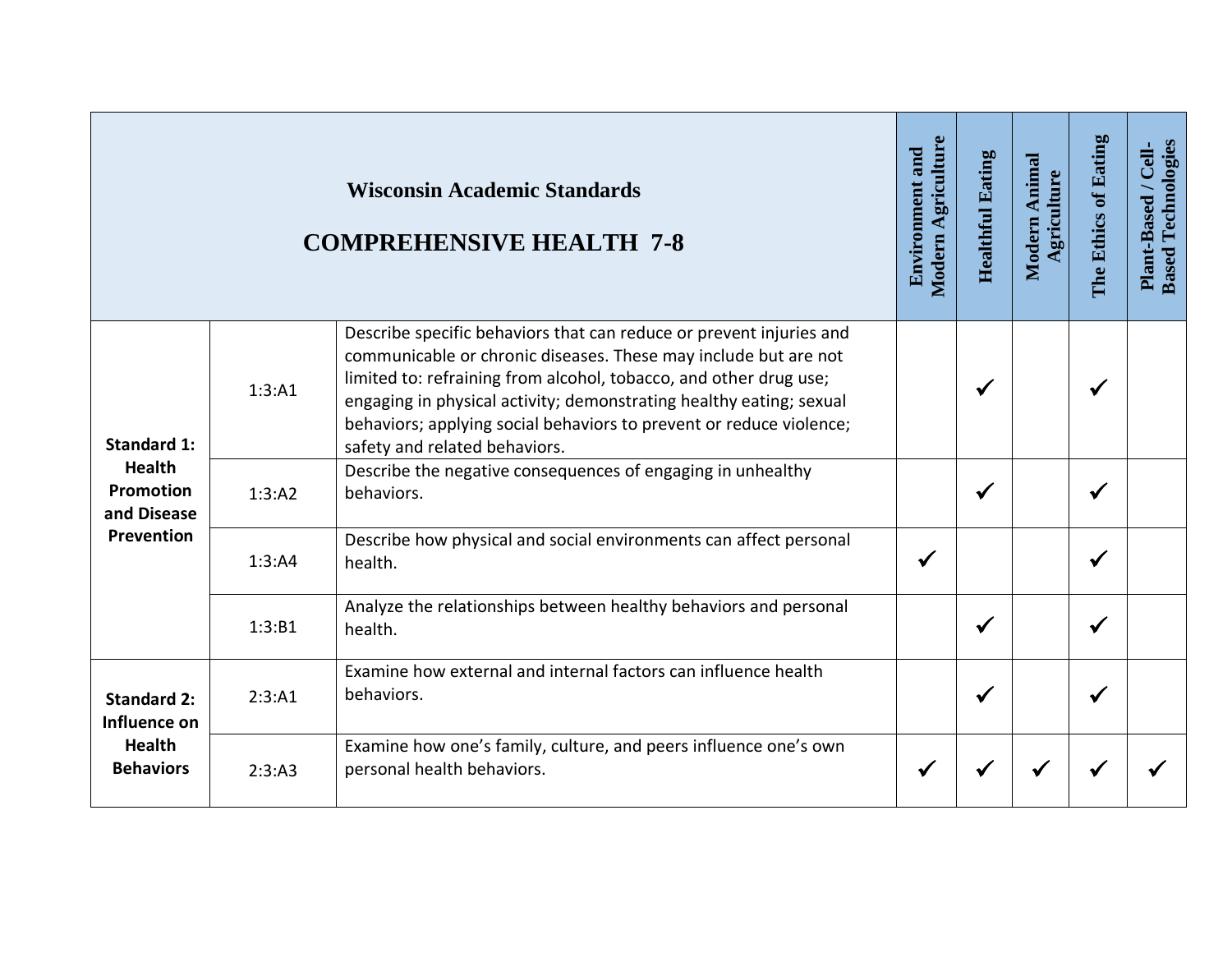| <b>Standard 2:</b><br>Influence on<br><b>Health</b><br><b>Behaviors</b> | 2:3:AB | Examine how one's values and beliefs influence one's own personal<br>health behaviors.                                                                                                                                                                                                                                                                                                                                                                                                                      |              |              |              |  |
|-------------------------------------------------------------------------|--------|-------------------------------------------------------------------------------------------------------------------------------------------------------------------------------------------------------------------------------------------------------------------------------------------------------------------------------------------------------------------------------------------------------------------------------------------------------------------------------------------------------------|--------------|--------------|--------------|--|
| <b>Standard 5:</b><br><b>Decision-</b><br><b>Making Skills</b>          | 5:3:B2 | Predict the impact of each decision on self and others.                                                                                                                                                                                                                                                                                                                                                                                                                                                     | $\checkmark$ |              |              |  |
|                                                                         | 5:3:B3 | Analyze the outcome of a health-related decision.                                                                                                                                                                                                                                                                                                                                                                                                                                                           |              | ✔            | ٠            |  |
| <b>Standard 6:</b><br><b>Goal-Setting</b>                               | 6:3:A2 | Identify strategies and behaviors needed to maintain or improve health<br>status.                                                                                                                                                                                                                                                                                                                                                                                                                           |              | $\checkmark$ |              |  |
| <b>Skills</b>                                                           | 6:3:B3 | Assess the effectiveness of strategies to reach personal health goals.                                                                                                                                                                                                                                                                                                                                                                                                                                      |              | $\checkmark$ |              |  |
| <b>Standard 7:</b><br>Health-<br><b>Enhancing</b><br><b>Behaviors</b>   | 7:3:A1 | Evaluate behaviors that maintain or improve the health of self and<br>others. These may include but are not limited to: refraining from risky<br>sexual behaviors; refraining from alcohol, tobacco, and other drug use;<br>engaging in regular and varied physical activity; meal planning that<br>leads to healthy eating; applying social behaviors to prevent or reduce<br>violence; practicing safety-related behaviors in various complex<br>settings; and appropriate use of the health care system. |              | $\checkmark$ |              |  |
| <b>Standard 8:</b><br>Advocate                                          | 8:3:A3 | Incorporate accurate information as it relates to a health-enhancing<br>position to advocate for self and others.                                                                                                                                                                                                                                                                                                                                                                                           |              | $\checkmark$ | $\checkmark$ |  |
|                                                                         | 8:3:B3 | Defend a position relating to a health issue.                                                                                                                                                                                                                                                                                                                                                                                                                                                               |              |              |              |  |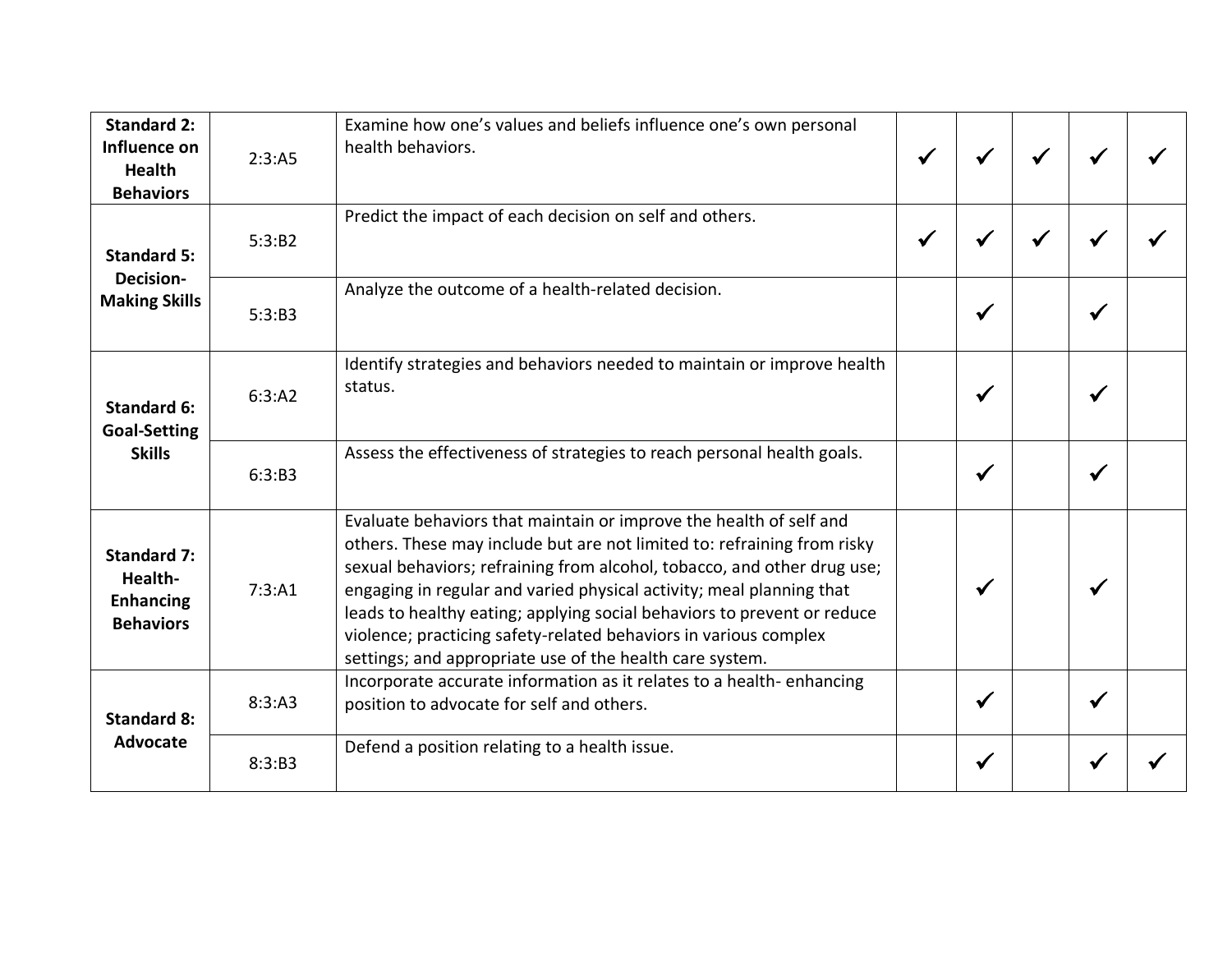|                                                 |                                                      |                                                                                                                                                                                                                                       |                                                     |                         | <b>ECP Presentations</b>       |                      |                                                             |
|-------------------------------------------------|------------------------------------------------------|---------------------------------------------------------------------------------------------------------------------------------------------------------------------------------------------------------------------------------------|-----------------------------------------------------|-------------------------|--------------------------------|----------------------|-------------------------------------------------------------|
|                                                 |                                                      | <b>Wisconsin Common Core Standards</b><br><b>ENGLISH LANGUAGE ARTS AND LITERACY 7-8</b>                                                                                                                                               | <b>Modern Agriculture</b><br><b>Environment and</b> | <b>Healthful Eating</b> | Animal<br>griculture<br>Modern | The Ethics of Eating | <b>Based Technologies</b><br><b>J</b><br>Cel<br>Plant-Based |
|                                                 | Comprehension<br>and Collaboration<br>1              | Engage effectively in a range of collaborative discussions (one-on-<br>one, in groups, and teacher-led) with diverse partners on grade 7<br>topics, texts, and issues, building on others' ideas and expressing<br>their own clearly. |                                                     |                         |                                |                      |                                                             |
|                                                 | Comprehension<br>and Collaboration<br>1 <sub>c</sub> | Pose questions that elicit elaboration and respond to others'<br>questions and comments with relevant observations and ideas that<br>bring the discussion back on topic as needed.                                                    |                                                     |                         |                                |                      |                                                             |
| Grade 7:<br><b>Speaking</b><br>and<br>Listening | Comprehension<br>and Collaboration<br>1 <sub>d</sub> | Acknowledge new information expressed by others and, when<br>warranted, modify their own views.                                                                                                                                       |                                                     |                         |                                |                      |                                                             |
|                                                 | Comprehension<br>and Collaboration<br>$\overline{2}$ | Analyze the main ideas and supporting details presented in diverse<br>media and formats (e.g., visually, quantitatively, orally) and explain<br>how the ideas clarify a topic, text, or issue under study.                            |                                                     |                         |                                |                      |                                                             |
|                                                 | Comprehension<br>and Collaboration                   | Delineate a speaker's argument and specific claims, evaluating the<br>soundness of the reasoning and the relevance and sufficiency of the<br>evidence                                                                                 |                                                     |                         |                                |                      |                                                             |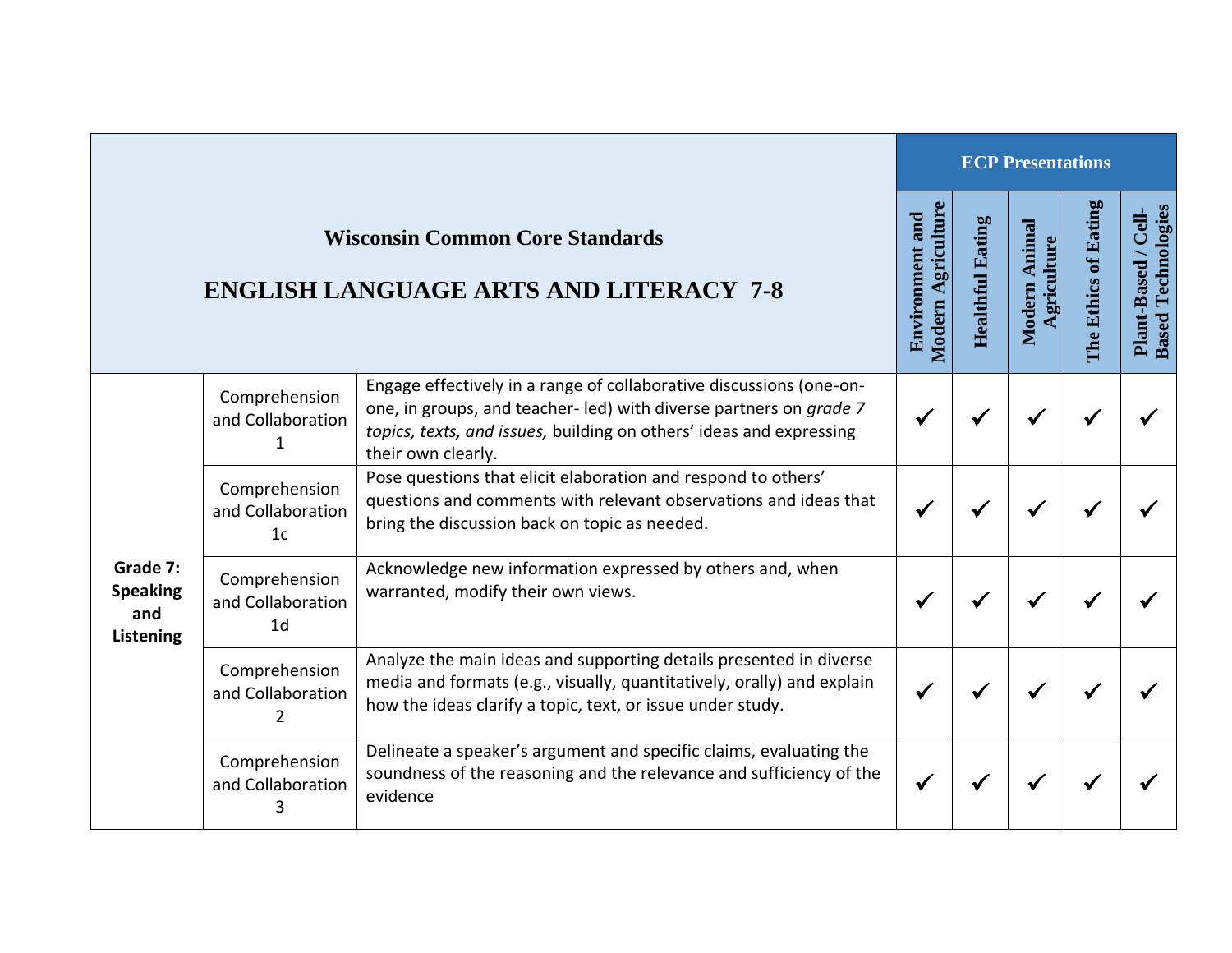|                                                 | Comprehension<br>and Collaboration                   | Engage effectively in a range of collaborative discussions (one-on-<br>one, in groups, and teacher-led) with diverse partners on grade 8<br>topics, texts, and issues, building on others' ideas and expressing<br>their own clearly. |  |  |  |
|-------------------------------------------------|------------------------------------------------------|---------------------------------------------------------------------------------------------------------------------------------------------------------------------------------------------------------------------------------------|--|--|--|
| Grade 8:<br><b>Speaking</b><br>and<br>Listening | Comprehension<br>and Collaboration<br>1 <sub>c</sub> | Pose questions that connect the ideas of several speakers and<br>respond to others' questions and comments with relevant evidence,<br>observations, and ideas.                                                                        |  |  |  |
|                                                 | Comprehension<br>and Collaboration<br>1 <sub>d</sub> | Acknowledge new information expressed<br>by others, and, when warranted, qualify or justify their own views in<br>light of the evidence presented.                                                                                    |  |  |  |
|                                                 | Comprehension<br>and Collaboration                   | Analyze the purpose of information presented in diverse media and<br>formats (e.g., visually, quantitatively, orally) and evaluate the<br>motives (e.g., social, commercial, political) behind its presentation.                      |  |  |  |
|                                                 | Comprehension<br>and Collaboration                   | Delineate a speaker's argument and specific claims, evaluating the<br>soundness of the reasoning and relevance and sufficiency of the<br>evidence and identifying when irrelevant evidence is introduced.                             |  |  |  |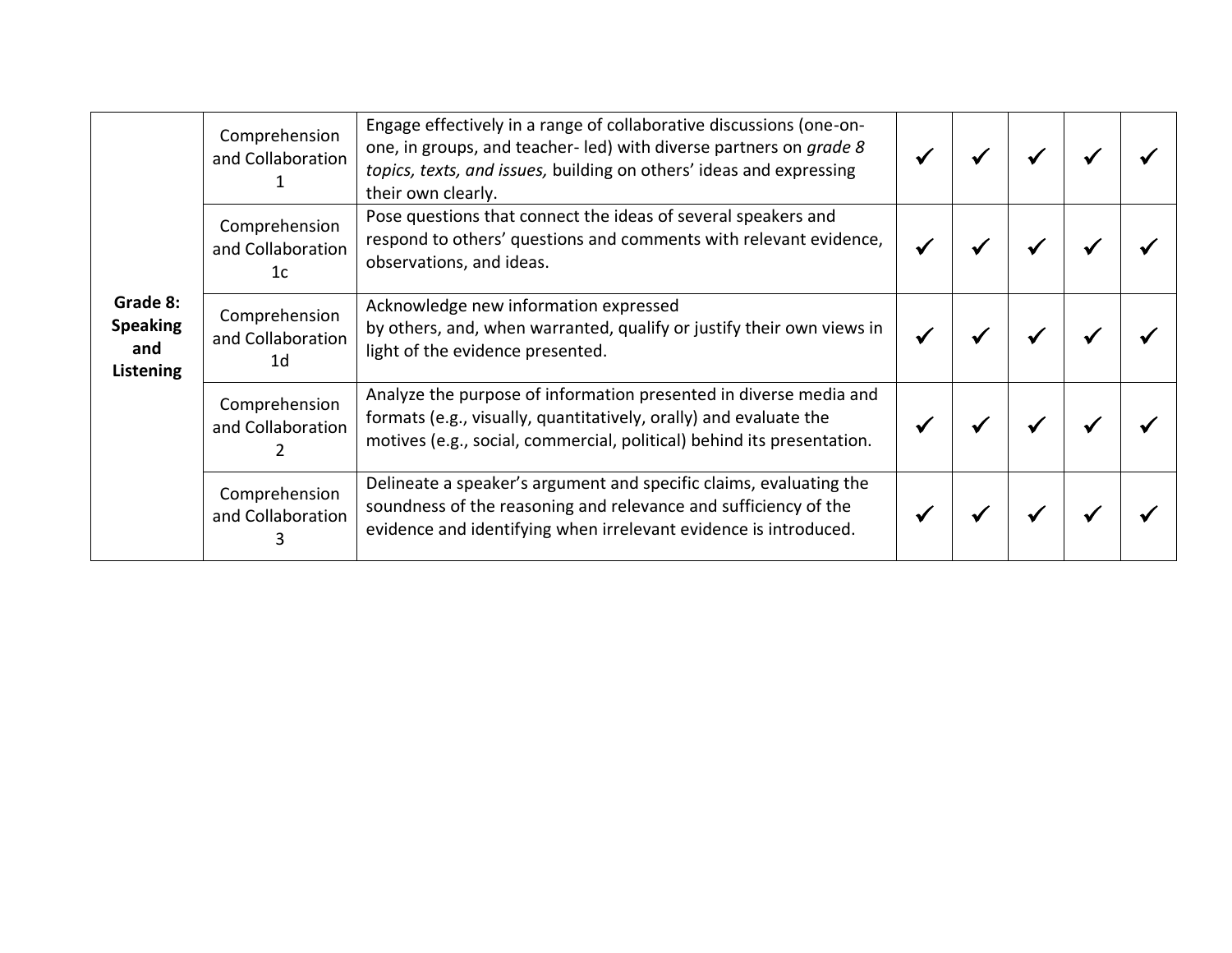|                |             |                                                                                                                                                                                                                                                                                                                                                                                                                                                                                                              | <b>ECP Presentations</b>              |                         |                              |                      |                                                  |  |
|----------------|-------------|--------------------------------------------------------------------------------------------------------------------------------------------------------------------------------------------------------------------------------------------------------------------------------------------------------------------------------------------------------------------------------------------------------------------------------------------------------------------------------------------------------------|---------------------------------------|-------------------------|------------------------------|----------------------|--------------------------------------------------|--|
|                |             | <b>Wisconsin Academic Standards</b><br><b>ENVIRONMENTAL LITERACY &amp; SUSTAINABILITY 7-8</b>                                                                                                                                                                                                                                                                                                                                                                                                                | Modern Agriculture<br>Environment and | <b>Healthful Eating</b> | Modern Animal<br>Agriculture | The Ethics of Eating | <b>Based Technologies</b><br>Plant-Based / Cell- |  |
| <b>Connect</b> | ELS.C1.A.m  | Integrate new perspectives into a mental model, and explain how new<br>ways of thinking can lead to changing attitudes and behaviors.                                                                                                                                                                                                                                                                                                                                                                        | $\checkmark$                          |                         |                              | ✔                    |                                                  |  |
|                | ELS.EX2.B.m | Analyze the relationships between living (biotic) and non-living (abiotic)<br>parts in an ecosystem and examine the impact of each on the system.<br>Describe how relationships among humans and organisms, species,<br>populations, communities, ecosystems, and biomes affect the<br>sustainability of natural and cultural systems.                                                                                                                                                                       | ✔                                     |                         |                              |                      |                                                  |  |
| <b>Explore</b> | ELS.EX3.A.m | Evaluate sustainability issues from multiple perspectives, including<br>unstated, absent, or under-represented perspectives, and assess how<br>perspectives impact outcomes of the issue.<br>Analyze and evaluate the logic, relevance, and accuracy of others'<br>claims, taking into consideration potential bias and consider how<br>sources influence perspectives and outcomes on environmental issues.<br>Understand the role of cultural and science- based evidence in<br>evaluating sustainability. | √                                     |                         |                              |                      |                                                  |  |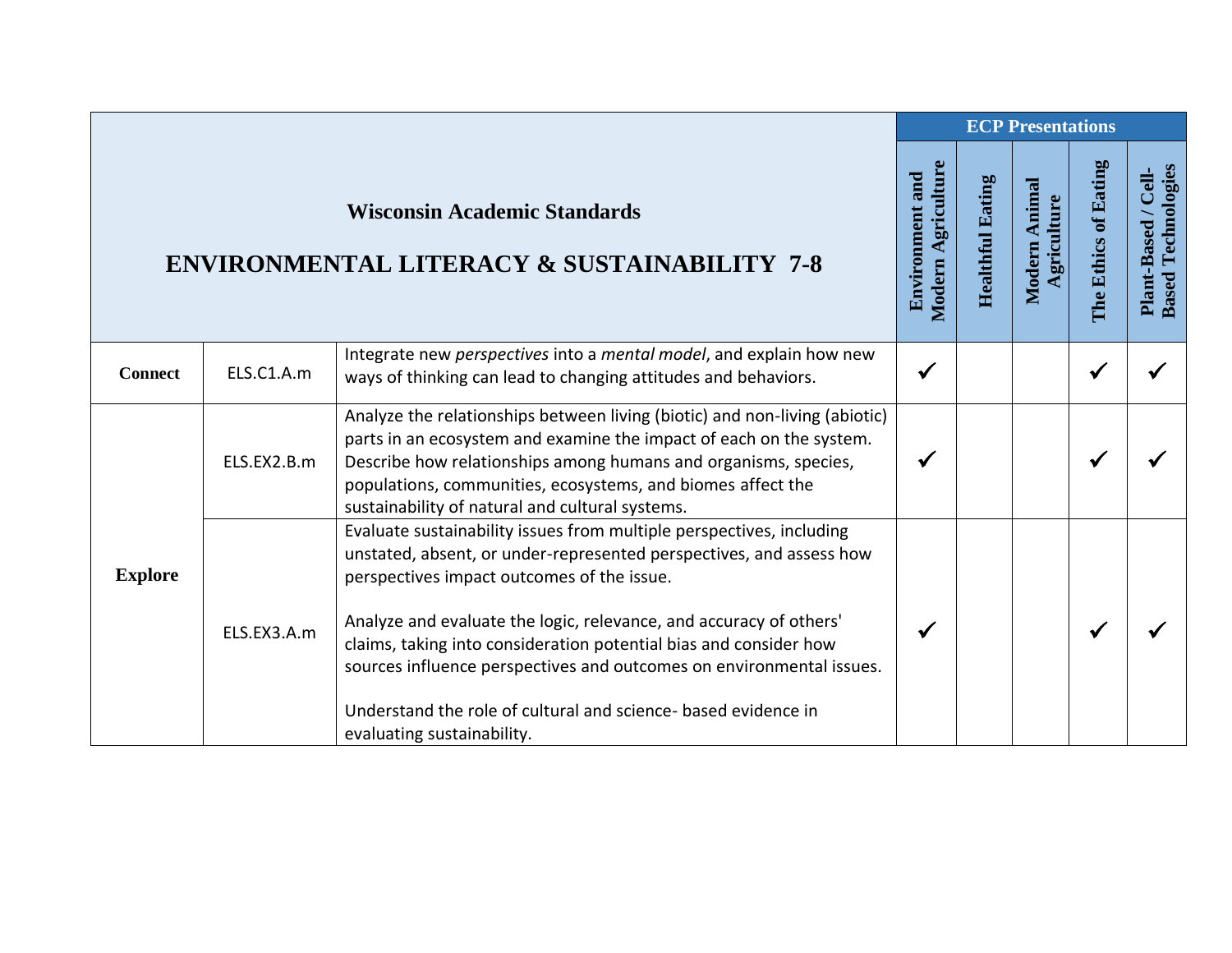|                |             | Examine the relationships among resource use, environmental quality,                                                                                                                                                                                                                                                                                                                            |              |   |  |
|----------------|-------------|-------------------------------------------------------------------------------------------------------------------------------------------------------------------------------------------------------------------------------------------------------------------------------------------------------------------------------------------------------------------------------------------------|--------------|---|--|
|                |             | and human health and well-being                                                                                                                                                                                                                                                                                                                                                                 |              |   |  |
|                | ELS.EX3.B.m |                                                                                                                                                                                                                                                                                                                                                                                                 | $\checkmark$ |   |  |
|                |             | Analyze how new knowledge or technological solutions impact natural<br>resource use, or improve environmental quality.                                                                                                                                                                                                                                                                          |              |   |  |
| <b>Explore</b> | ELS.EX3.C.m | Analyze how one's cultural identity influences perspectives about<br>shared natural resources and their role in maintaining the health and<br>resilience of those resources.<br>Analyze the environmental, social, and economic aspects of of<br>community health and sustainability.<br>Analyze cases where historically marginalized groups have been<br>impacted by environmental decisions. | $\checkmark$ |   |  |
|                |             | Examine ethics of societal actions and their effect on others.                                                                                                                                                                                                                                                                                                                                  |              |   |  |
|                | ELS.EX4.B.m | Analyze how the movement of renewable and nonrenewable natural<br>resources through acquisition, production, consumption, and disposal<br>creates systems of commerce, and examine the influence of supply and<br>demand on the system.                                                                                                                                                         | $\checkmark$ | ✔ |  |
|                |             | Demonstrate how the demand for natural resources connects<br>businesses and industries.                                                                                                                                                                                                                                                                                                         |              |   |  |
|                | ELS.EX5.B.m | Investigate short-term and long-term impacts of change and<br>adaptation in natural systems.<br>Explain how change and adaptation can enhance or limit the carrying<br>capacity of a system. Analyze historic climate patterns to describe the                                                                                                                                                  |              |   |  |
|                |             | impacts on natural and cultural systems.                                                                                                                                                                                                                                                                                                                                                        |              |   |  |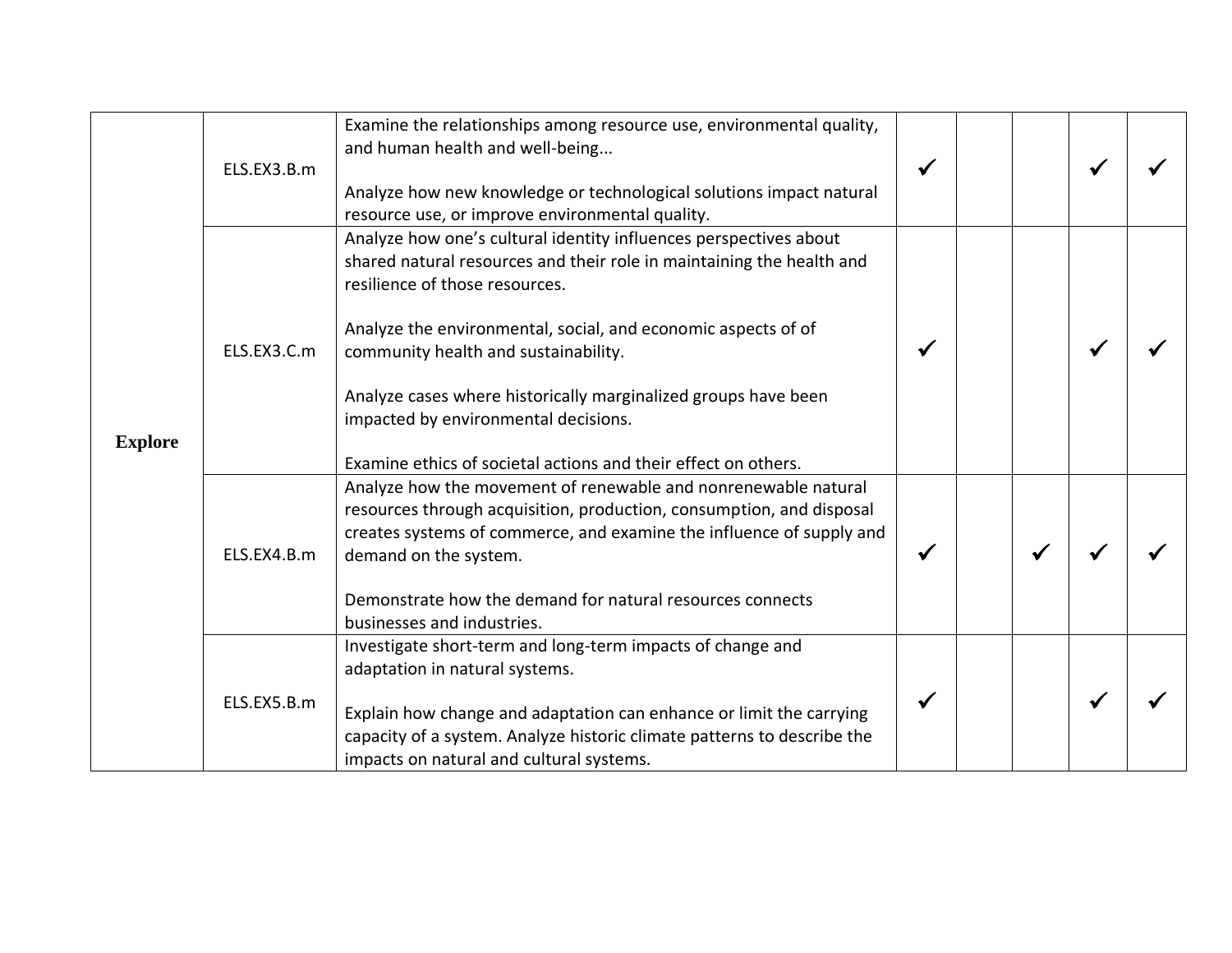|               | ELS.EX5.C.m | Examine how historical and contemporary factors shape a<br>sustainability issue.<br>Evaluate how historical and contemporary natural resource use,<br>practices, and distribution has affected human geography and analyze<br>the impact on natural systems.                                                                                                                                                                                                                                                                                                         | $\checkmark$ |  |  |
|---------------|-------------|----------------------------------------------------------------------------------------------------------------------------------------------------------------------------------------------------------------------------------------------------------------------------------------------------------------------------------------------------------------------------------------------------------------------------------------------------------------------------------------------------------------------------------------------------------------------|--------------|--|--|
| <b>Engage</b> | ELS.EN6.B.m | Analyze how individual and civic dispositions and different perspectives<br>on personal and collective responsibility, rights, and equity influence<br>decision-making and impact natural and cultural systems.<br>Investigate individual and societal rights to and responsibility for a<br>healthy environment, equity, and a sustainable community and<br>describe tensions that may arise when making decisions for the<br>common good.<br>Explain how the decisions of one generation create opportunities for<br>and impose constraints on future generations. |              |  |  |
|               | ELS.EN6.C.m | Investigate the concept of sustainability as a dynamic interconnection<br>and interdependence between ecological, social, and economic<br>systems.<br>Identify and evaluate sustainable and renewable resource solutions<br>such as biomimicry or renewable energy power solutions.                                                                                                                                                                                                                                                                                  | ✔            |  |  |
|               | ELS.EN7.B.m | Demonstrate ability to work individually and collectively to resolve a<br>sustainability issue through deliberation to consider alternatives, and<br>balance interests for the sustainability of natural and cultural systems.<br>Design and implement an individual or group experience to develop<br>self-efficacy and address an issue affecting a community's natural and<br>cultural systems. Identify potential partners and evaluate the short-<br>and long-term results.                                                                                     | $\checkmark$ |  |  |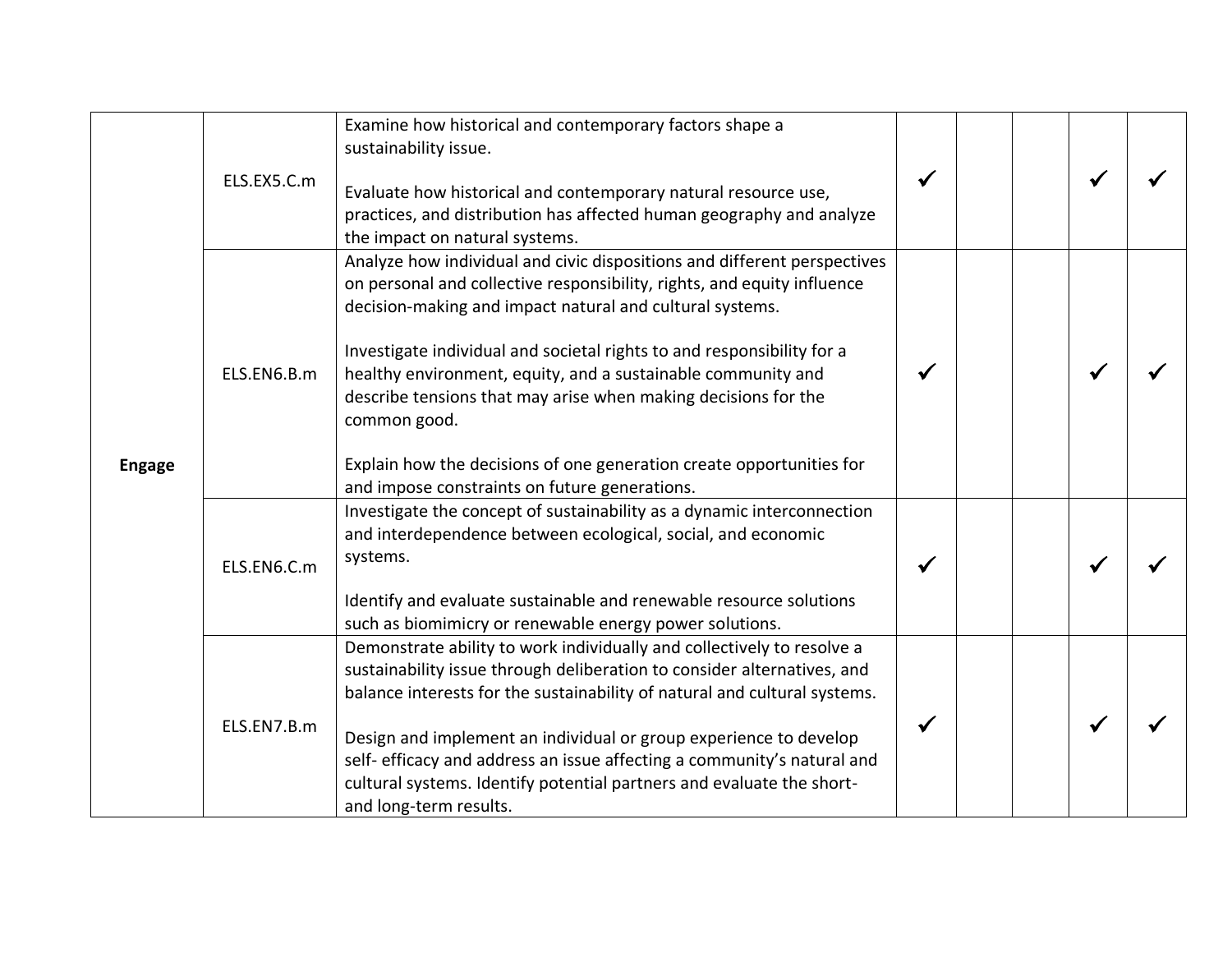|                                                      |            |                                                                                                     |                                              |                         | <b>ECP Presentations</b>     |                      |                                                  |
|------------------------------------------------------|------------|-----------------------------------------------------------------------------------------------------|----------------------------------------------|-------------------------|------------------------------|----------------------|--------------------------------------------------|
|                                                      |            | <b>Wisconsin Common Career Technical Standards</b><br><b>FAMILY AND CONSUMER SCIENCES 7-8</b>       | Modern Agriculture<br><b>Environment and</b> | <b>Healthful Eating</b> | Modern Animal<br>Agriculture | The Ethics of Eating | <b>Based Technologies</b><br>Plant-Based / Cell- |
| Creativity,<br><b>Critical</b>                       | 4C1.a.4.m  | Analyze elements of a problem to develop creative solutions                                         | $\checkmark$                                 | √                       | √                            |                      |                                                  |
|                                                      | 4C2.a.7.m  | Identify problems that become worse due to poorly thought out or<br>poorly informed solutions.      |                                              |                         |                              |                      |                                                  |
| Thinking,<br>Commun-<br>ication and<br>Collaboration | 4C2.a.8.m  | Explain how implementation of a solution or action may affect one or<br>more corresponding systems. | ✔                                            |                         |                              |                      |                                                  |
|                                                      | 4C2.b.4.m  | Analyze a problem to determine how it relates to existing knowledge.                                | $\checkmark$                                 |                         |                              |                      |                                                  |
| Career<br><b>Development</b>                         | CD1.d.3.m  | Evaluate the positive and negative implications of personal decisions.                              | $\checkmark$                                 |                         | √                            |                      |                                                  |
| Environment,<br><b>Health and</b><br><b>Safety</b>   | EHS1.a.6.m | Compare ways in which social, ecological and economic systems have<br>been managed.                 | $\checkmark$                                 |                         |                              |                      |                                                  |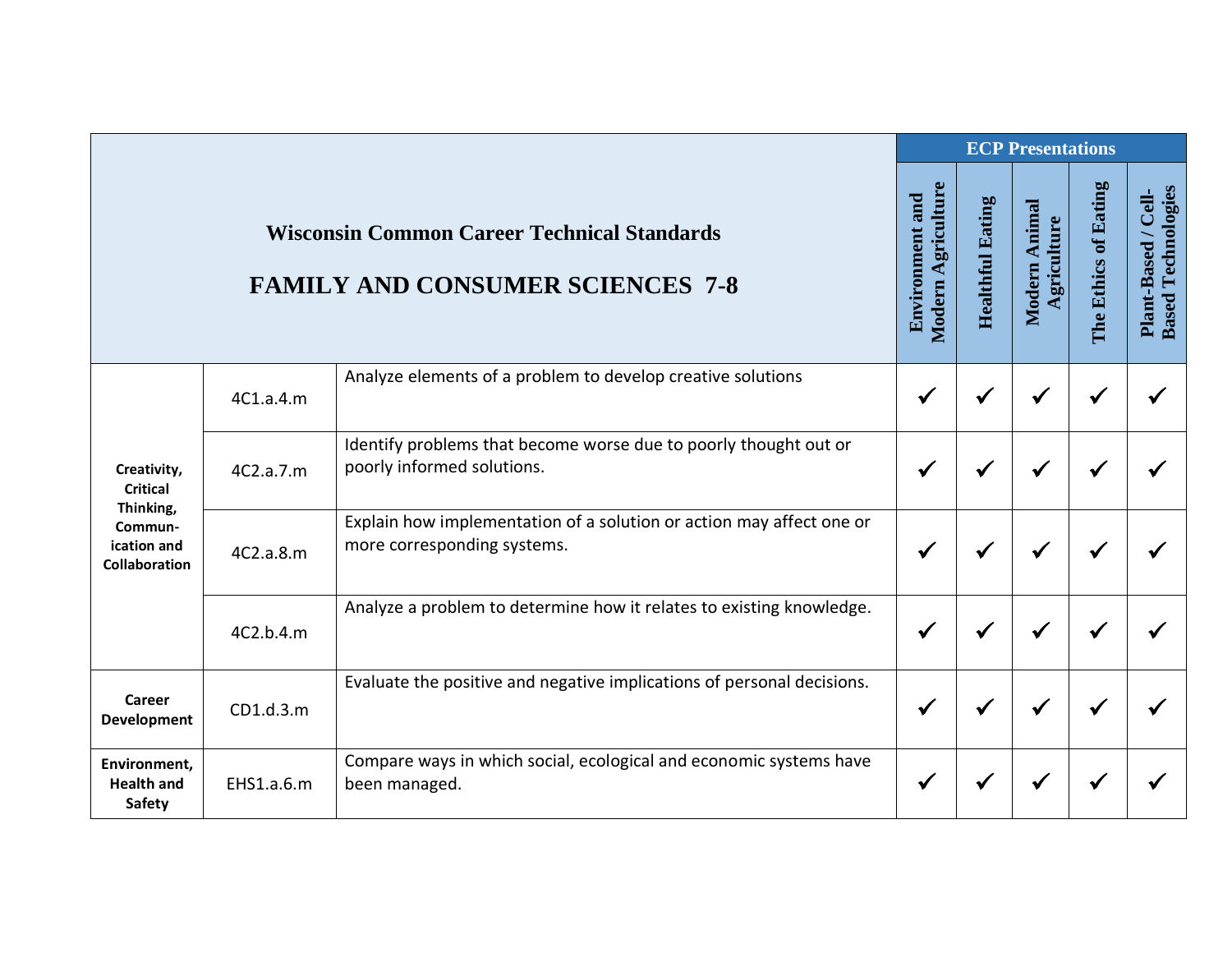|                                                    | EHS1.a.7.m  | Analyze the impact of personal choices regarding natural and human-<br>built systems on future actions.                                                 |              | √            |   |  |
|----------------------------------------------------|-------------|---------------------------------------------------------------------------------------------------------------------------------------------------------|--------------|--------------|---|--|
| Environment,<br><b>Health and</b><br><b>Safety</b> | EHS1.a.8.m  | Evaluate the advantages and disadvantages of short-term and long-<br>term solutions and the impacts on social, ecological and economic<br>environments. | √            | √            | ✔ |  |
|                                                    | EHS1.b.3.m  | Evaluate consequences of a variety of approaches on social, ecological<br>and environmental systems.                                                    | $\checkmark$ | $\checkmark$ | ✔ |  |
|                                                    | EHS1.c.6.m  | Develop a plan for personal contribution toward improving or<br>maintaining some part of the social, economic or ecological system.                     |              | ✔            |   |  |
| <b>Process for</b><br>Areas of<br><b>Study</b>     | PAS1.d.2.m  | Evaluate short and long term consequences of possible actions of self,<br>others, culture/society and global environment.                               | √            | ✔            | ✔ |  |
| Career,<br>Community,                              | CCLC1.a.7.m | Recognize local and global policies, issues and trends in the workplace<br>and community that affect individuals and families.                          |              | √            |   |  |
| and Life<br><b>Connections</b>                     | CCLC.a.8.m  | Identify the effects of social, economic and technological changes in<br>society.                                                                       |              | ✔            |   |  |
| <b>Consumer</b><br>and Family<br><b>Resources</b>  | CFR1.a.8.m  | Discuss how individuals and families make choices to satisfy needs and<br>wants.                                                                        |              |              |   |  |
|                                                    | CFR1.a.9.m  | Utilize nutrition standards and guidelines from recommended intake in<br>analyzing safe and nutritious food for individuals and families.               | $\checkmark$ |              | ✔ |  |
|                                                    | CFR1.b.4.m  | Demonstrate individual and family responsibilities in relation to the<br>environmental trends and issues.                                               |              |              |   |  |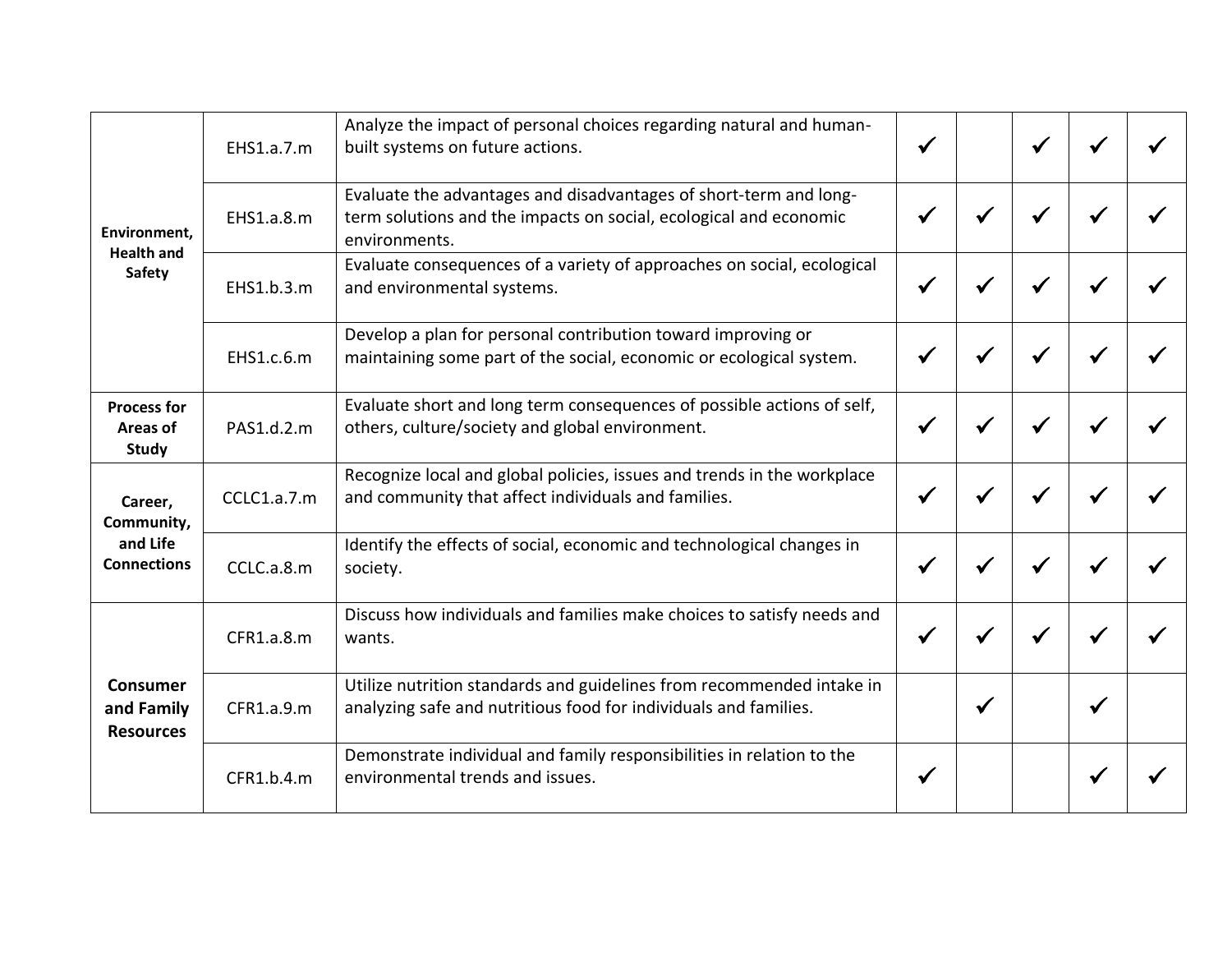| <b>Consumer</b><br>and Family<br><b>Resources</b> | CFR1.b.5.m   | Identify environmental trends and issues affecting families and future<br>generations.                 | $\checkmark$ |              |              |              |  |
|---------------------------------------------------|--------------|--------------------------------------------------------------------------------------------------------|--------------|--------------|--------------|--------------|--|
|                                                   | CFR1.b.6.m   | Make decisions about providing safe and nutritious food for individuals<br>and families.               |              | $\checkmark$ |              | √            |  |
|                                                   | CFR1.b.7.m   | Analyzes and evaluates environmental issues.                                                           | $\checkmark$ |              |              | $\checkmark$ |  |
| Food<br>Science,                                  | FSDN1.a.10.m | Research the impact of our choices on our health.                                                      |              | $\checkmark$ |              | ✔            |  |
|                                                   | FSDN1.b.9.m  | Explore food borne illness and discover ways to reduce the spread of<br>microorganisms.                | $\checkmark$ |              | $\checkmark$ |              |  |
|                                                   | FSDN1.b.12.m | Identify potential sources of food contamination between the origin of<br>food and consuming the food. | $\checkmark$ |              | $\checkmark$ |              |  |
| Dietetics,<br>and<br><b>Nutrition</b>             | FSDN1.c.7.m  | Identify reliable sources of nutrition information.                                                    |              | $\checkmark$ |              | ✔            |  |
|                                                   | FSDN1.c.11.m | Compare food options for health benefits.                                                              |              | $\checkmark$ |              |              |  |
|                                                   | FSDN1.d.9.m  | Identify ways to maintain health and prevent disease.                                                  |              | $\checkmark$ |              |              |  |
| Interpersonal<br><b>Relationships</b>             | IR1.f.9.m    | Discuss opposing points of current ethical issues.                                                     |              |              |              |              |  |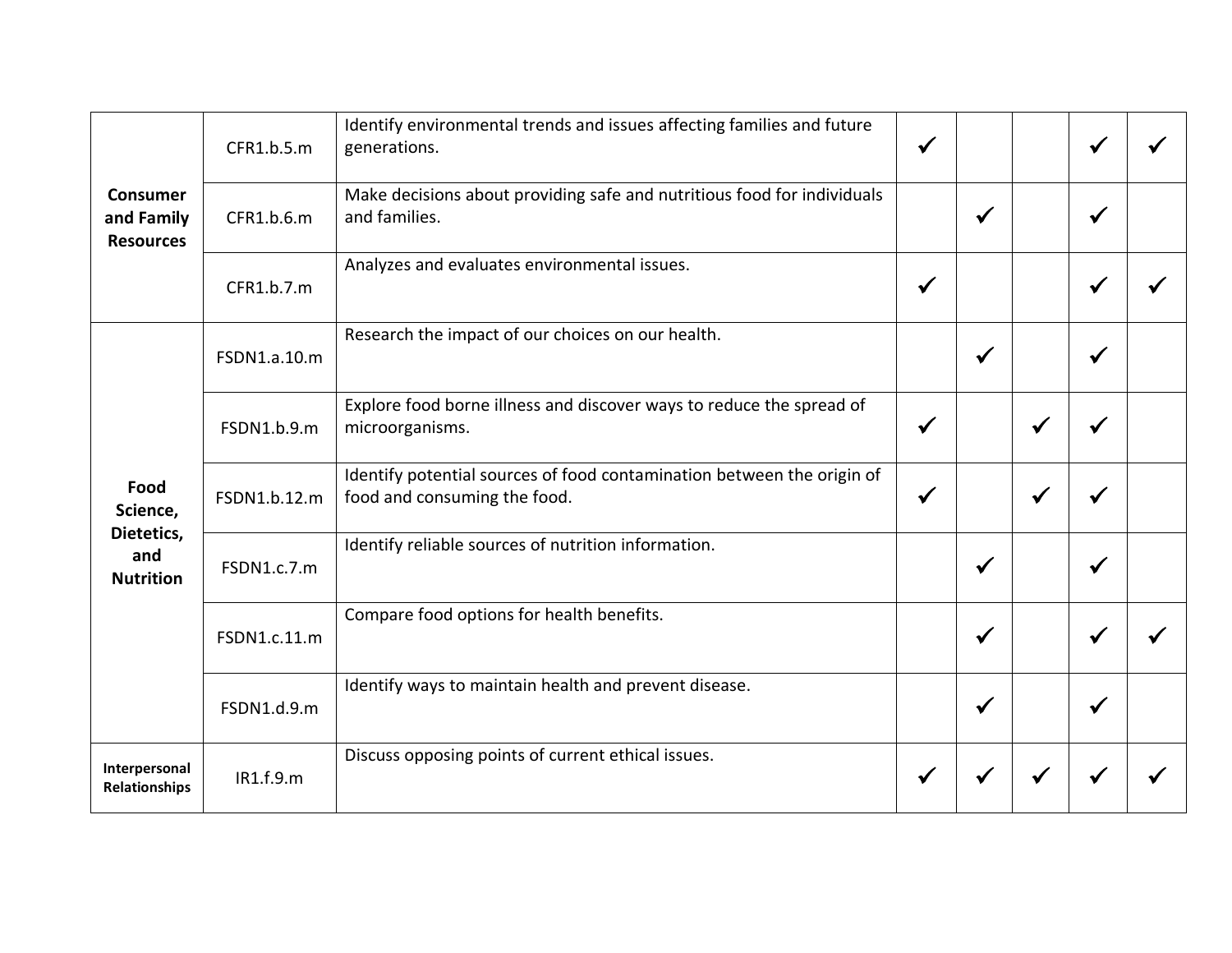| <b>Nutrition</b><br>and<br><b>Wellness</b> | NW1.a.6.m | Identify factors that impact food choices and nutritional practice.       | $\checkmark$ |              |   |  |
|--------------------------------------------|-----------|---------------------------------------------------------------------------|--------------|--------------|---|--|
|                                            | NW1.a.7.m | Identify historical changes that have altered food choices and practices. |              |              |   |  |
|                                            | NW1.a.8.m | Identify global and local nutrition trends of health promotion concepts.  |              | $\checkmark$ | ₩ |  |
|                                            | NW1.b.6.m | Describe the relationship between food choices and health problems.       |              | √            |   |  |
|                                            | NW1.e.2.m | Give examples of how the food supply has changed over time.               |              |              |   |  |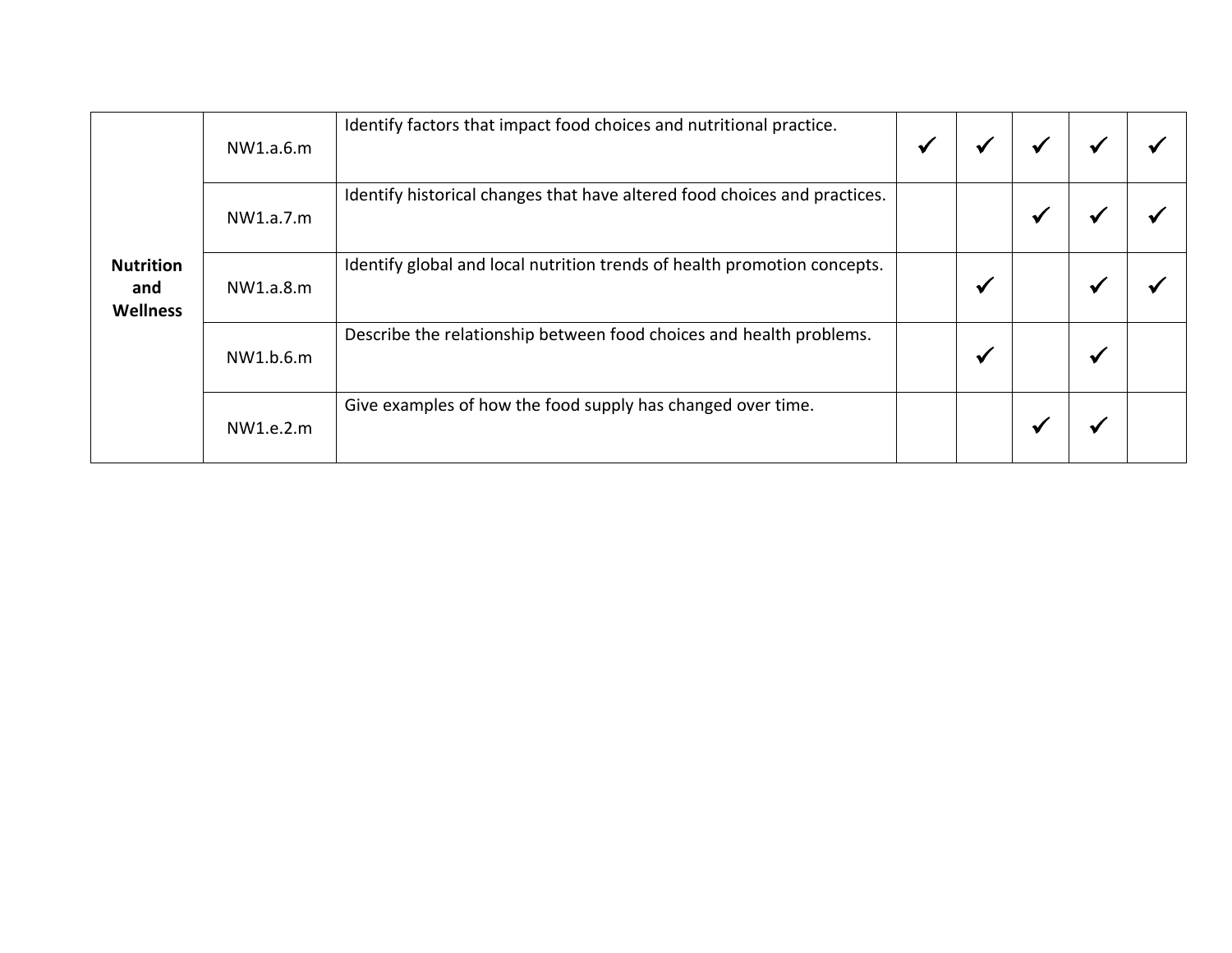|                                                                                               |            |                                                                                                     |                                              | <b>ECP Presentations</b> |                              |                      |                                                  |
|-----------------------------------------------------------------------------------------------|------------|-----------------------------------------------------------------------------------------------------|----------------------------------------------|--------------------------|------------------------------|----------------------|--------------------------------------------------|
|                                                                                               |            | <b>Wisconsin Common Career Technical Standards</b><br><b>HEALTH SCIENCE 7-8</b>                     | Modern Agriculture<br><b>Environment and</b> | <b>Healthful Eating</b>  | Modern Animal<br>Agriculture | The Ethics of Eating | <b>Based Technologies</b><br>Plant-Based / Cell- |
| Creativity,<br><b>Critical</b><br>Thinking,<br>Commun-<br>ication and<br><b>Collaboration</b> | 4C1.a.4.m  | Analyze elements of a problem to develop creative solutions                                         | $\checkmark$                                 | ✔                        |                              |                      |                                                  |
|                                                                                               | 4C2.a.7.m  | Identify problems that become worse due to poorly thought out or<br>poorly informed solutions.      | ✔                                            | ✔                        |                              |                      |                                                  |
|                                                                                               | 4C2.a.8.m  | Explain how implementation of a solution or action may affect one or<br>more corresponding systems. | $\checkmark$                                 | ✔                        |                              |                      |                                                  |
|                                                                                               | 4C2.b.4.m  | Analyze a problem to determine how it relates to existing knowledge.                                | $\checkmark$                                 | √                        |                              |                      |                                                  |
| Career<br>Development                                                                         | CD1.d.3.m  | Evaluate the positive and negative implications of personal decisions.                              | $\checkmark$                                 | ✔                        |                              |                      |                                                  |
| Environment,<br><b>Health and</b><br><b>Safety</b>                                            | EHS1.a.6.m | Compare ways in which social, ecological and economic systems have<br>been managed.                 | $\checkmark$                                 |                          |                              |                      |                                                  |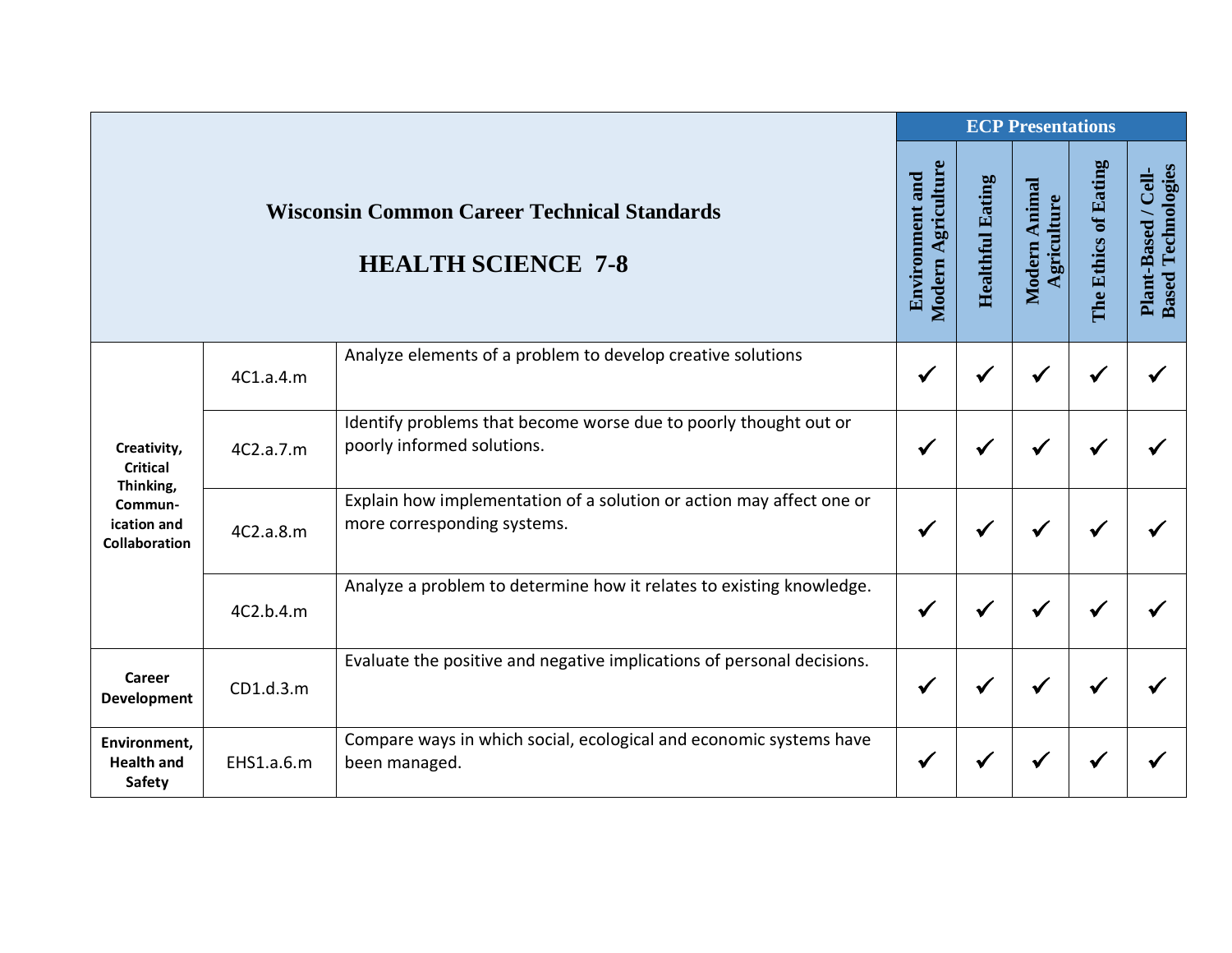| Environment.<br><b>Health and</b><br>Safety    | EHS1.a.7.m | Analyze the impact of personal choices regarding natural and human-<br>built systems on future actions.                                                 | $\blacktriangleright$ |   |   |                       |  |
|------------------------------------------------|------------|---------------------------------------------------------------------------------------------------------------------------------------------------------|-----------------------|---|---|-----------------------|--|
|                                                | EHS1.a.8.m | Evaluate the advantages and disadvantages of short-term and long-<br>term solutions and the impacts on social, ecological and economic<br>environments. | ✔                     |   |   |                       |  |
|                                                | EHS1.b.3.m | Evaluate consequences of a variety of approaches on social, ecological<br>and environmental systems.                                                    | $\checkmark$          | ✔ | √ |                       |  |
|                                                | EHS1.c.6.m | Develop a plan for personal contribution toward improving or<br>maintaining some part of the social, economic or ecological system.                     |                       |   |   |                       |  |
| Health<br><b>Science</b><br><b>Foundations</b> | HSF1.b.3.m | Identify common diseases and disorders of the human body (i.e.<br>influenza, heart disease, diabetes, cancer).                                          |                       | ✔ |   |                       |  |
|                                                | HSF9.a.4.m | Describe short and long term benefits of healthy eating and regular<br>physical activity.                                                               |                       | ✔ |   | $\blacktriangleright$ |  |
|                                                | HSF9.b.4.m | Identify strategies for the prevention of diseases including health<br>screenings and examinations.                                                     |                       |   |   |                       |  |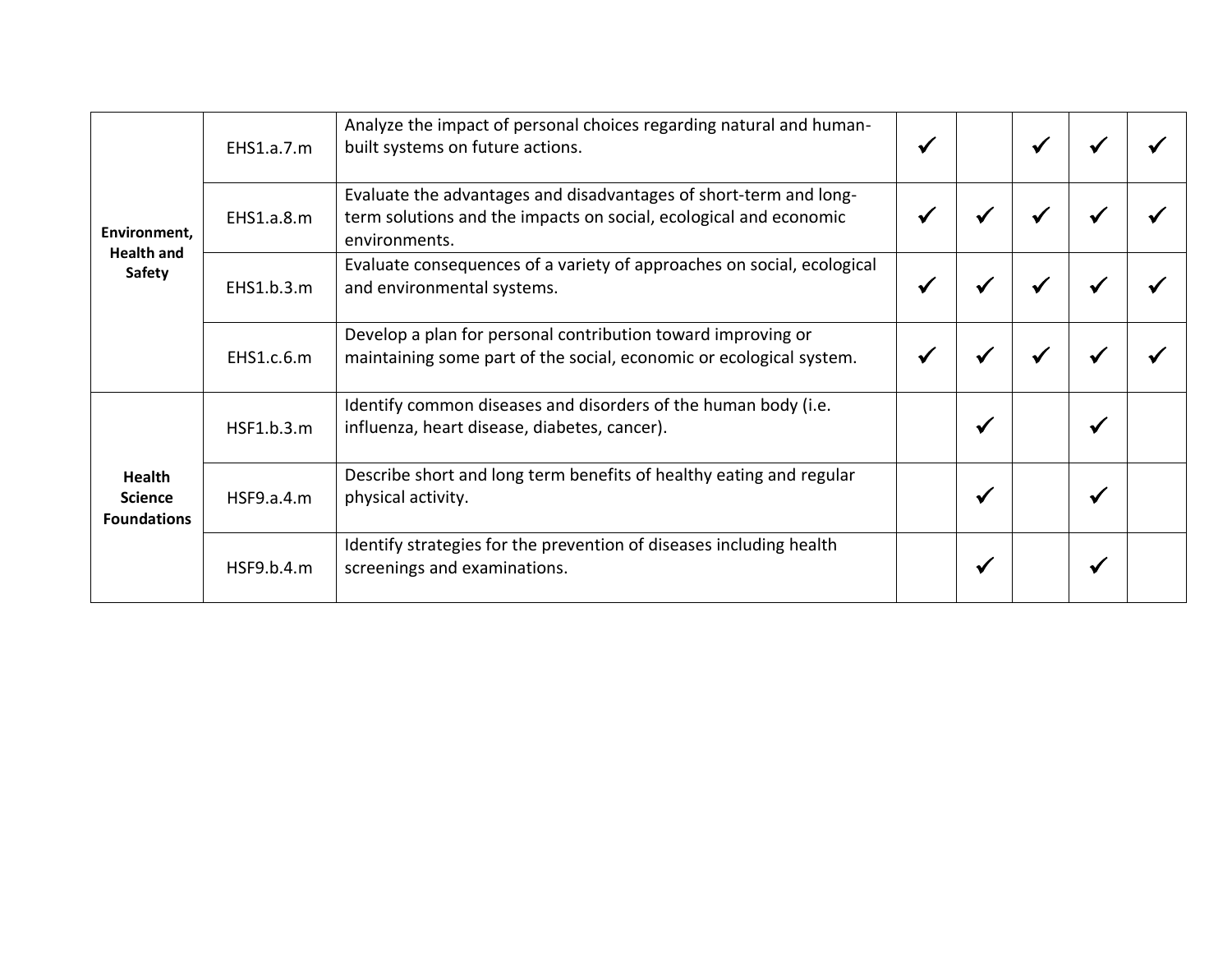|                                                                     |       |                                                                                                                                                          | <b>ECP Presentations</b>                     |                         |                              |                      |                                                  |  |
|---------------------------------------------------------------------|-------|----------------------------------------------------------------------------------------------------------------------------------------------------------|----------------------------------------------|-------------------------|------------------------------|----------------------|--------------------------------------------------|--|
|                                                                     |       | <b>Wisconsin Academic Standards</b><br><b>NUTRITION 7-8</b>                                                                                              | Modern Agriculture<br><b>Environment and</b> | <b>Healthful Eating</b> | Modern Animal<br>Agriculture | The Ethics of Eating | <b>Based Technologies</b><br>Plant-Based / Cell- |  |
| <b>Critical</b><br><b>Thinking</b><br>and                           | C.8.1 | Demonstrate the ability to apply a decision-making process to food<br>choices at home and away from home                                                 | $\checkmark$                                 | ✔                       | $\checkmark$                 |                      |                                                  |  |
|                                                                     | C.8.5 | Identify examples of how the food companies, advertising, and the<br>media encourage people to buy and use different foods                               | $\checkmark$                                 | $\checkmark$            | $\checkmark$                 |                      |                                                  |  |
| <b>Practical</b><br><b>Reasoning</b>                                | C.8.8 | Identify reliable sources of nutrition information                                                                                                       |                                              | $\checkmark$            |                              | ✔                    |                                                  |  |
| <b>Health</b><br><b>Promotion</b><br>of Healthy<br><b>Behaviors</b> | D.8.3 | Describe the relationship between food choices and health problems,<br>such as dental caries, osteoporosis, diabetes, obesity, and blood<br>pressure     |                                              | ✔                       |                              | ✔                    |                                                  |  |
|                                                                     | D.8.6 | Demonstrate understanding of health promotion concepts                                                                                                   |                                              | $\checkmark$            |                              | ✔                    |                                                  |  |
| <b>Diversity</b>                                                    | E.8.3 | Describe the food customs and habits, or various cultures, and<br>recognize that our culture, ethnicity and health status may impact our<br>food choices |                                              | ✔                       |                              |                      |                                                  |  |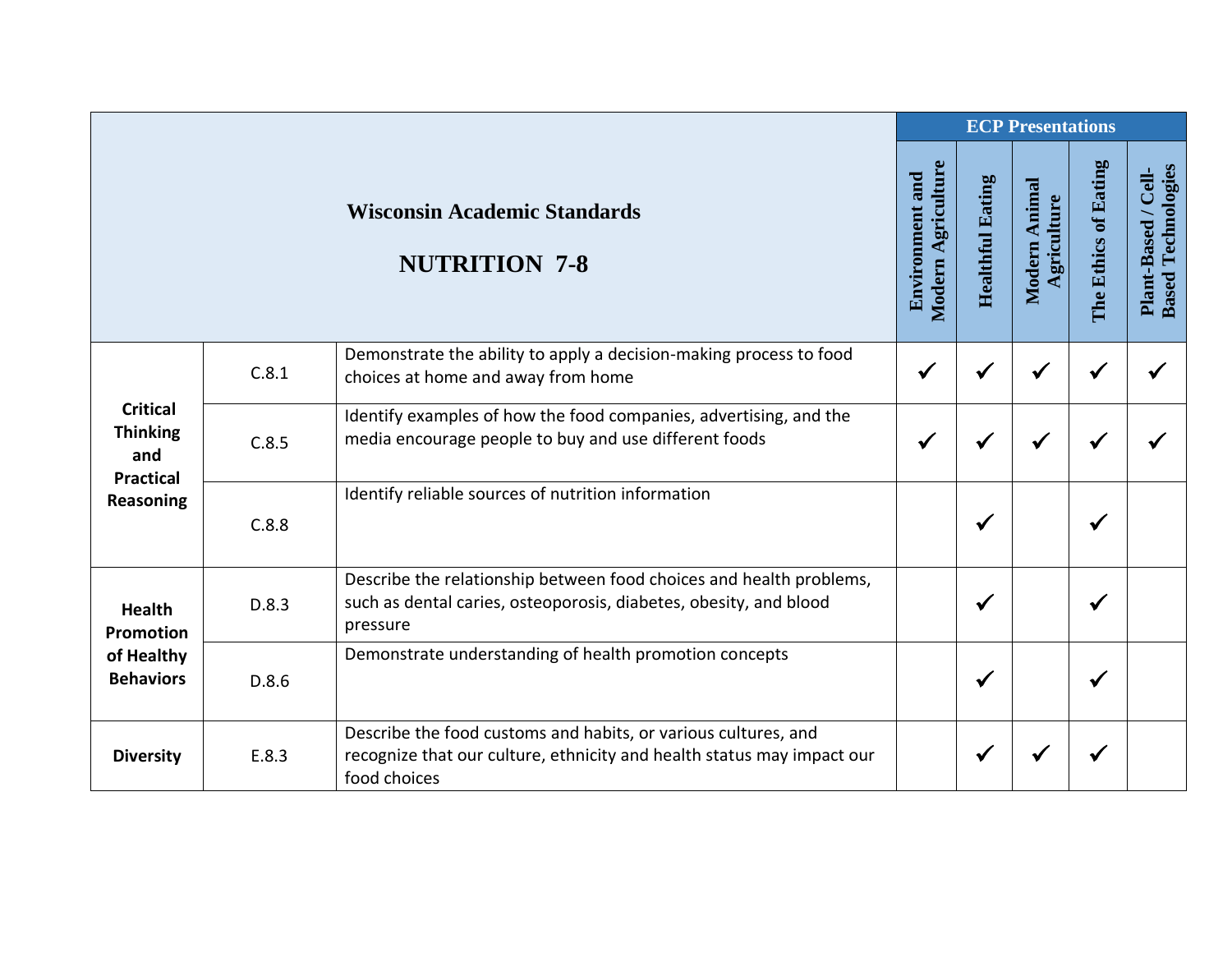|                                                              |              |                                                                                                                                                                                                                                                                                                                                                                                                                                                                                     | <b>ECP Presentations</b>                            |                         |                                |                      |                                                  |  |
|--------------------------------------------------------------|--------------|-------------------------------------------------------------------------------------------------------------------------------------------------------------------------------------------------------------------------------------------------------------------------------------------------------------------------------------------------------------------------------------------------------------------------------------------------------------------------------------|-----------------------------------------------------|-------------------------|--------------------------------|----------------------|--------------------------------------------------|--|
|                                                              |              | <b>Wisconsin Academic Standards</b><br><b>SCIENCE 7-8</b>                                                                                                                                                                                                                                                                                                                                                                                                                           | <b>Modern Agriculture</b><br><b>Environment and</b> | <b>Healthful Eating</b> | Animal<br>griculture<br>Modern | The Ethics of Eating | <b>Based Technologies</b><br>Plant-Based / Cell- |  |
| <b>Crosscutting</b><br><b>Concepts</b>                       | SCI.CC7.m    | Students explain stability and change in natural or designed systems by<br>examining changes over time, and considering forces at different<br>scales, including the atomic scale. They understand changes in one part<br>of a system might cause large changes in another part, systems in<br>dynamic equilibrium are stable due to a balance of feedback<br>mechanisms, and stability might be disturbed by either sudden events<br>or gradual changes that accumulate over time. |                                                     |                         |                                | ✔                    |                                                  |  |
| <b>Science and</b><br><b>Engineering</b><br><b>Practices</b> | SCI.SEP1.B.m | Students define a design problem that can be solved through the<br>development of an object, tool, process, or system, and includes<br>multiple criteria and constraints, including scientific knowledge that<br>may limit possible solutions.                                                                                                                                                                                                                                      |                                                     |                         |                                |                      |                                                  |  |
| <b>Life Science</b>                                          | SCI.LS2.A.m  | Organisms and populations are dependent on their environmental<br>interactions both with other living things and with nonliving factors,<br>any of which can limit their growth. Competitive, predatory, and<br>mutually beneficial interactions vary across ecosystems but the<br>patterns are shared.                                                                                                                                                                             |                                                     |                         |                                | ✔                    |                                                  |  |
|                                                              | SCI.LS2.C.m  | Ecosystem characteristics vary over time. Disruptions to any part of an<br>ecosystem can lead to shifts in all of its populations. The completeness<br>or integrity of an ecosystem's biodiversity is often used as a measure of<br>its health.                                                                                                                                                                                                                                     |                                                     |                         |                                | ✔                    |                                                  |  |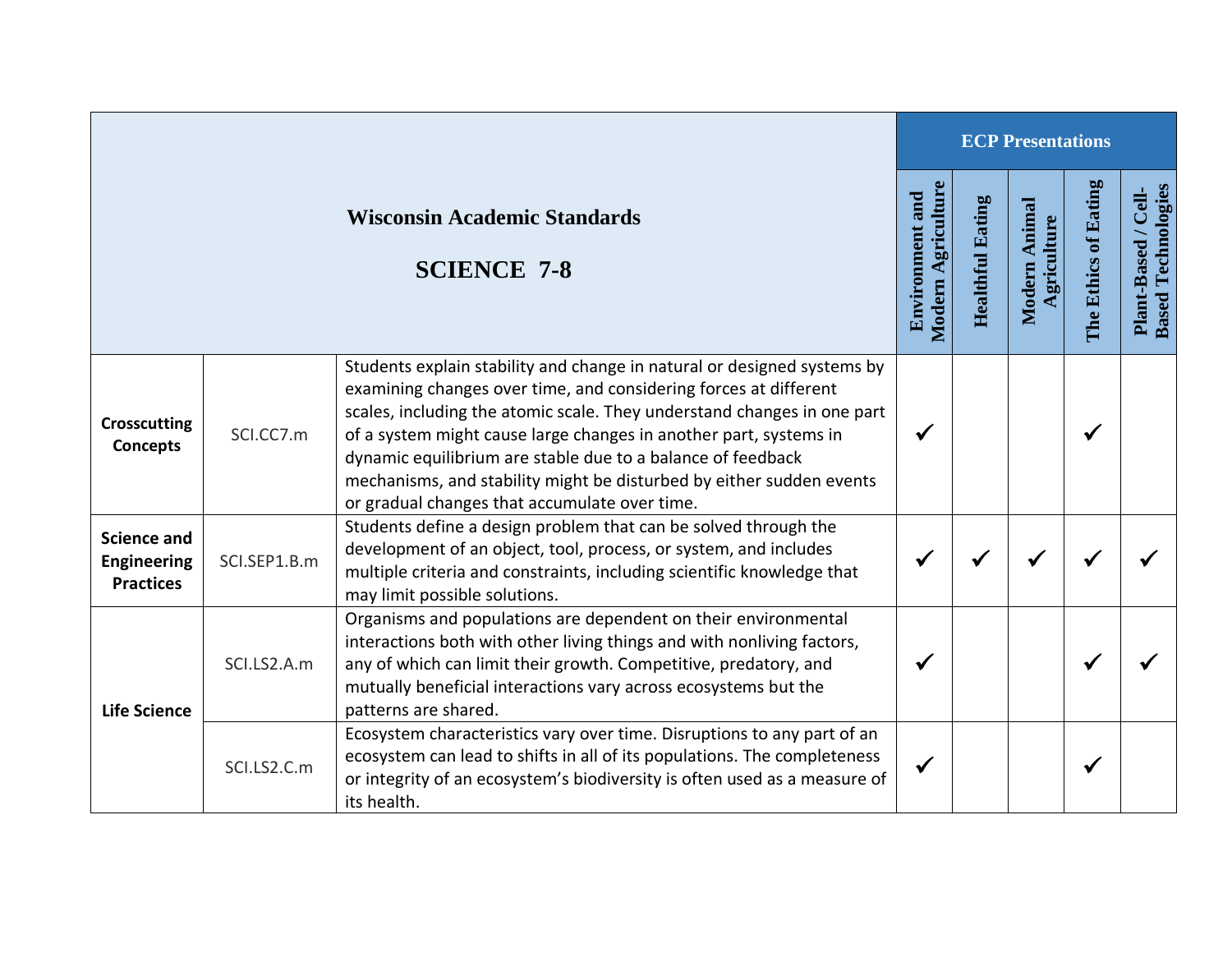| <b>Life Science</b>                                                        | SCI.LS2.D.m  | Changes in biodiversity can influence humans' resources, such as food,<br>energy, and medicines, as well as ecosystem services that humans rely<br>on -- for example, water purification and recycling.                                                                                                                                                                                                                                                                      | $\checkmark$ |  |              |  |
|----------------------------------------------------------------------------|--------------|------------------------------------------------------------------------------------------------------------------------------------------------------------------------------------------------------------------------------------------------------------------------------------------------------------------------------------------------------------------------------------------------------------------------------------------------------------------------------|--------------|--|--------------|--|
|                                                                            | SCI.LS4.D.m  | Changes in biodiversity can influence humans' resources and<br>ecosystem services they rely on.                                                                                                                                                                                                                                                                                                                                                                              | $\checkmark$ |  | $\checkmark$ |  |
| <b>Earth and</b><br><b>Space</b><br><b>Science</b>                         | SCI.ESS3.A.m | Humans depend on Earth's land, oceans, fresh water, atmosphere, and<br>biosphere for different resources, many of which are limited or not<br>renewable. Resources are distributed unevenly around the planet as a<br>result of past geologic processes.                                                                                                                                                                                                                     |              |  | $\checkmark$ |  |
|                                                                            | SCI.ESS3.C.m | Human activities have altered the hydrosphere, atmosphere, and<br>lithosphere which in turn has altered the biosphere. Changes to the<br>biosphere can have different impacts for different living things.<br>Activities and technologies can be engineered to reduce people's<br>impacts on Earth.                                                                                                                                                                          |              |  |              |  |
|                                                                            | SCI.ESS3.D.m | Evidence suggests human activities affect global warming. Decisions to<br>reduce the impact of global warming depend on understanding climate<br>science, engineering capabilities, and social dynamics.                                                                                                                                                                                                                                                                     |              |  |              |  |
| Engineering,<br>Technology,<br>and the<br><b>Application</b><br>of Science | SCI.ETS2.A.m | Engineering advances have led to important discoveries in virtually<br>every field of science, and scientific discoveries have led to the<br>development of entire industries and engineered systems. Science and<br>technology drive each other forward                                                                                                                                                                                                                     |              |  |              |  |
|                                                                            | SCI.ETS2.B.m | All human activity draws on natural resources and has both short and<br>long-term consequences, positive as well as negative, for the health of<br>people and the natural environment.<br>The uses of technologies are driven by people's needs, desires, and<br>values; by the findings of scientific research; and by differences in such<br>factors as climate, natural resources, and economic conditions.<br>Technology use varies over time and from region to region. |              |  |              |  |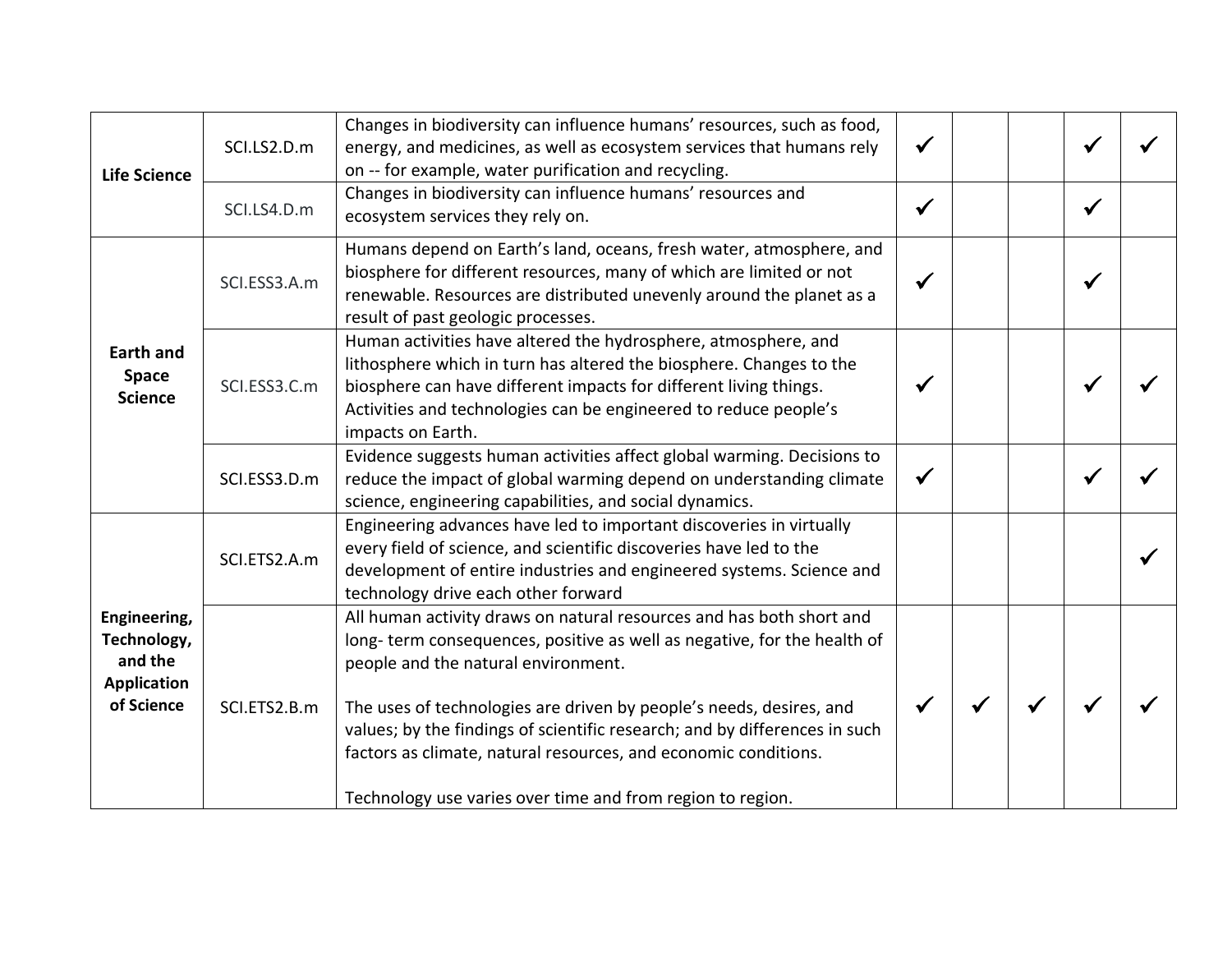|                                                              | SCI.ETS3.A.m | Individuals and teams from many nations, cultures and backgrounds<br>have contributed to advances in science and engineering.<br>Scientists and engineers are persistent, use creativity, reasoning, and                                                                                      |  |  |  |
|--------------------------------------------------------------|--------------|-----------------------------------------------------------------------------------------------------------------------------------------------------------------------------------------------------------------------------------------------------------------------------------------------|--|--|--|
|                                                              |              | skepticism, and remain open to new ideas.<br>Science and engineering are influenced by what is valued in society.                                                                                                                                                                             |  |  |  |
| Engineering,<br>Technology,<br>and the<br><b>Application</b> |              | Science asks questions to understand the natural world and assumes<br>that objects and events in natural systems occur in consistent patterns<br>that are understandable through measurement and observation.<br>Science carefully considers and evaluates anomalies in data and<br>evidence. |  |  |  |
| of Science                                                   | SCI.ETS3.B.m | Engineering seeks solutions to human problems, including issues that<br>arise due to human interaction with the environment. It uses some of<br>the same practices as science and often applies scientific principles to<br>solutions.                                                        |  |  |  |
|                                                              |              | Science and engineering have direct impacts on the quality of life for all<br>people. Therefore, scientists and engineers need to pursue their work<br>in an ethical manner that requires honesty, fairness and dedication to<br>public health, safety and welfare.                           |  |  |  |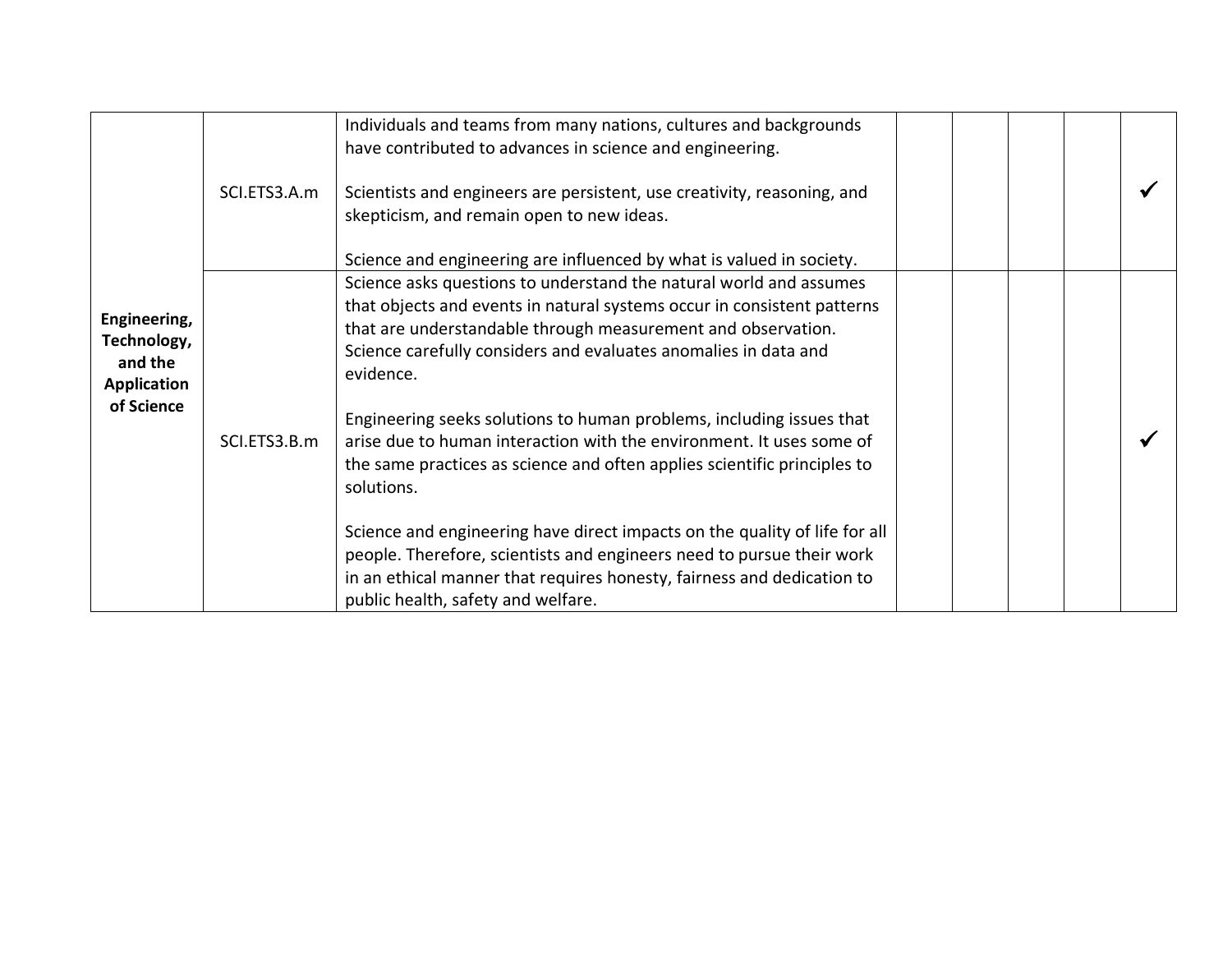|                                      |            |                                                                                                                                                                                                                                             | <b>ECP Presentations</b>                        |                         |                                 |                      |                                                     |  |
|--------------------------------------|------------|---------------------------------------------------------------------------------------------------------------------------------------------------------------------------------------------------------------------------------------------|-------------------------------------------------|-------------------------|---------------------------------|----------------------|-----------------------------------------------------|--|
|                                      |            | <b>Wisconsin Academic Standards</b><br><b>SOCIAL STUDIES 7-8</b>                                                                                                                                                                            | Agriculture<br><b>Environment and</b><br>Modern | <b>Healthful Eating</b> | Animal<br>Agriculture<br>Modern | The Ethics of Eating | Technologies<br>Plant-Based / Cell-<br><b>Based</b> |  |
| <b>Behavioral</b><br><b>Sciences</b> | SS.BH1.a.m | Identify patterns such as culture, prior knowledge, family, peers,<br>school, communities, and personal interests that influence a person's<br>cognition, perception, and behavior.                                                         | $\checkmark$                                    |                         |                                 |                      |                                                     |  |
|                                      | SS.BH2.b.m | Summarize the role culture plays in personal and group behavior.<br>Categorize factors that contribute to cooperation and conflict among<br>peoples of a country and/or the world (i.e. culture, language, religion,<br>political beliefs). | $\checkmark$                                    | $\checkmark$            | ✔                               |                      |                                                     |  |
|                                      | SS.BH3.a.m | Analyze how a person's local actions can have global consequences,<br>and how global patterns and processes can affect seemingly unrelated<br>local actions.                                                                                | $\checkmark$                                    |                         |                                 |                      |                                                     |  |
|                                      | SS.BH4.a.m | Differentiate between intended and unintended consequences of<br>various forms of technology and how they may affect societies and<br>cultures.                                                                                             | √                                               |                         | $\checkmark$                    |                      |                                                     |  |